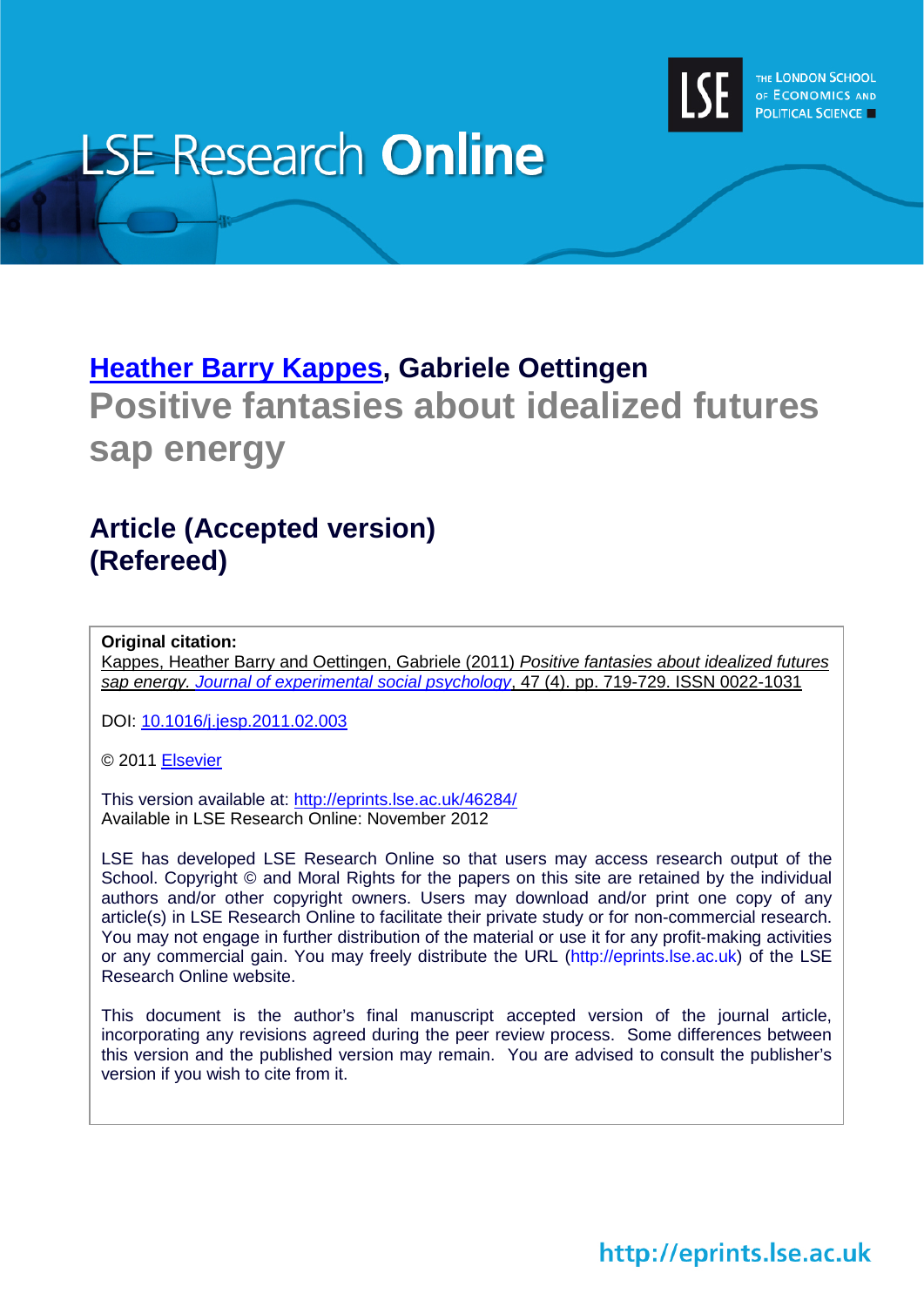In press, *Journal of Experimental Social Psychology*

# **Positive fantasies about idealized futures sap energy**

Heather Barry Kappes

New York University, Department of Psychology, 6 Washington Place, 7th Floor, New York,

# NY 10003, USA

Gabriele Oettingen

New York University, Department of Psychology, 6 Washington Place, 7th Floor, New York,

NY 10003, USA & Department of Psychology, University of Hamburg, Hamburg, Germany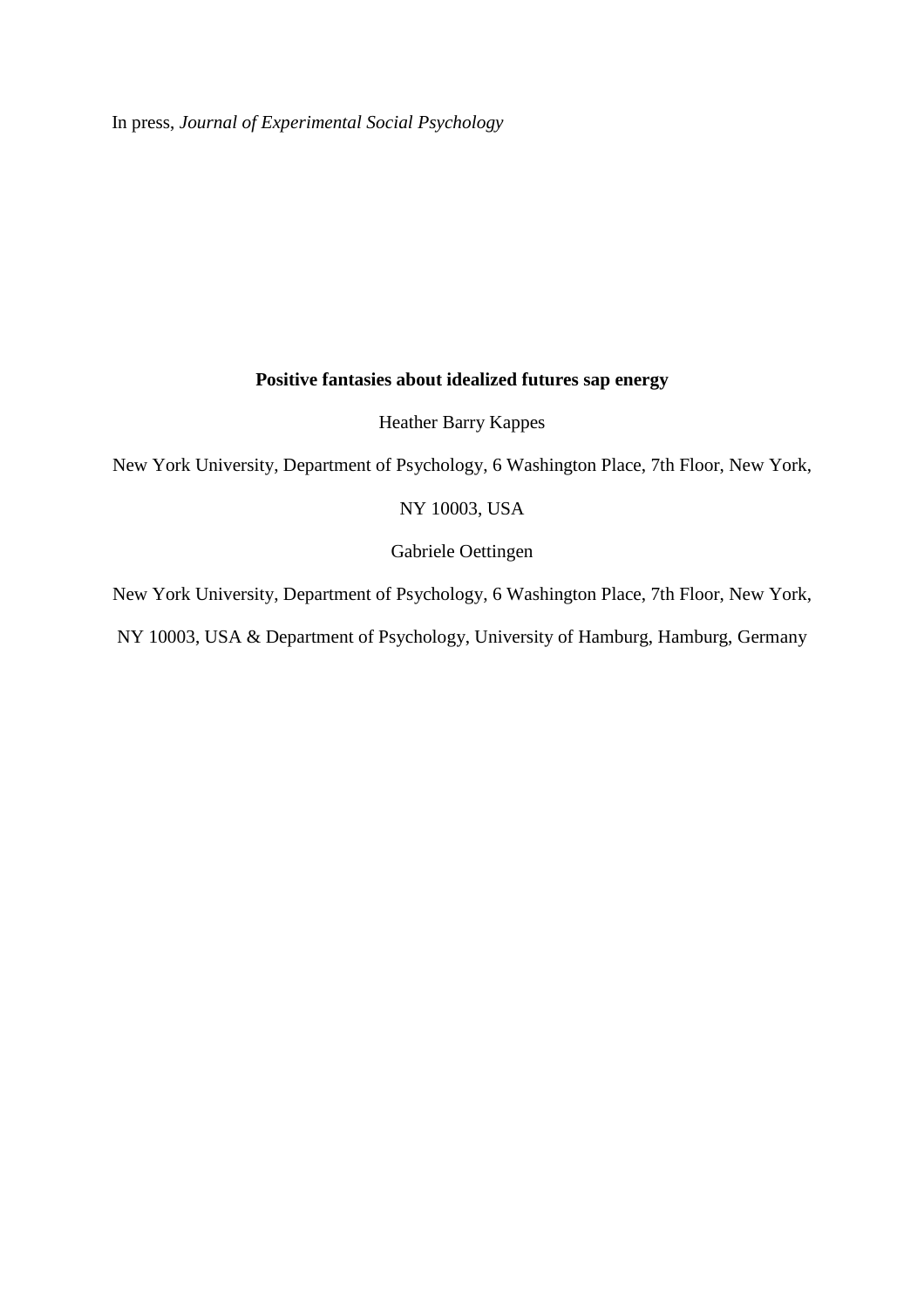#### Abstract

Positive fantasies allow people to mentally indulge in a desired future. Whereas previous research found that spontaneously generated positive fantasies about the future predict poor achievement, we examined the effect of experimentally induced positive fantasies about the future. The present four experiments identify low energy, measured by physiological and behavioral indicators, as a mechanism by which positive fantasies translate into poor achievement. Induced positive fantasies resulted in less energy than fantasies that questioned the desired future (Study 1), negative fantasies (Study 2), or neutral fantasies (Study 3). Additionally, positive fantasies yielded a larger decrease in energy when they pertained to a more rather than a less pressing need (Study 4). Results indicate that one reason positive fantasies predict poor achievement is because they do not generate energy to pursue the desired future.

Keywords: Fantasy about the future, Performance, Motivation, Energization, Positive thinking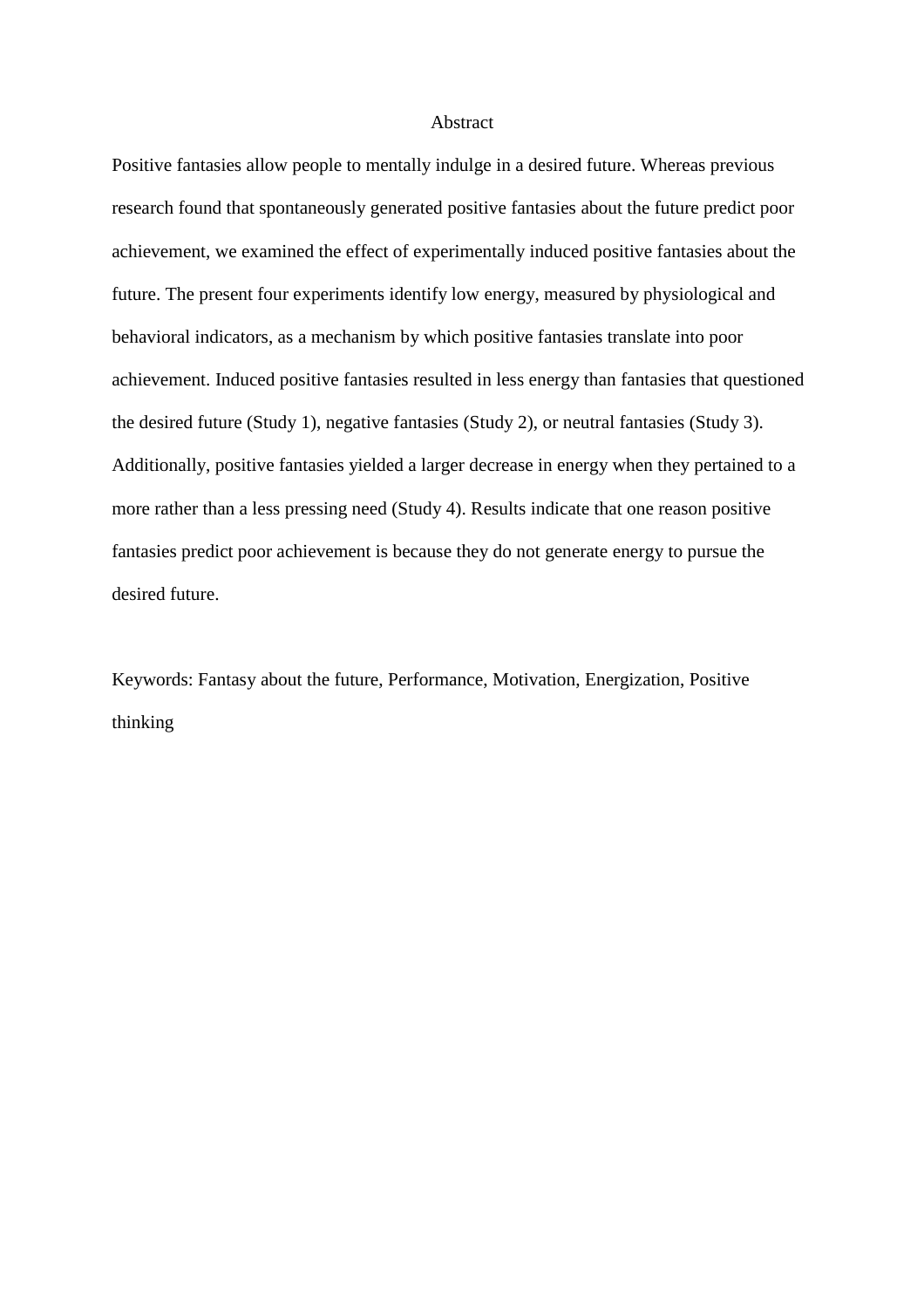#### **Positive fantasies about idealized futures sap energy**

Are job-seekers more likely to find work if they visualize themselves as future CEOs, or question whether they really will attain the ideal position? Do lovesick teens realize more romantic success when they picture themselves walking down the aisle toward their crush, or imagine themselves awkwardly stuttering as they invite him on a study date? Although it is tempting to believe that simple positive visions engender actual success, research finds something different. Specifically, fantasies that are experienced as positive – those that depict an idealized version of future events – are associated with poor achievement (Oettingen & Mayer, 2002; Oettingen & Wadden, 1991; see also Showers, 1992; Spencer & Norem, 1996). The studies reported here investigate a motivational variable that may elucidate these findings: the energy to pursue the desired future.

#### **Positive fantasies about the future**

Positive fantasies about the future are positively experienced mental images of future desired events that emerge in the stream of thought (Klinger, 1990, 1996; Oettingen & Mayer, 2002). They depict an idealized version of the future that may include the attainment of desired future outcomes, as well as smooth, idealized processes of working toward these outcomes. In such positive fantasies, people hardly question whether a desired future can be achieved, nor do they imagine that the path to the desired future may contain obstacles, setbacks, pain, or effort (Oettingen & Mayer, 2002, Study 4). Importantly, idealized does not necessarily refer to an unrealistic version of the future. Rather, idealized positive fantasies about the future depict the best and most wonderful form of the future, which may be realistic or unrealistic. As images that emerge in the stream of thought, fantasies are mute to the realism of their content.

#### **Positive fantasies and achievement**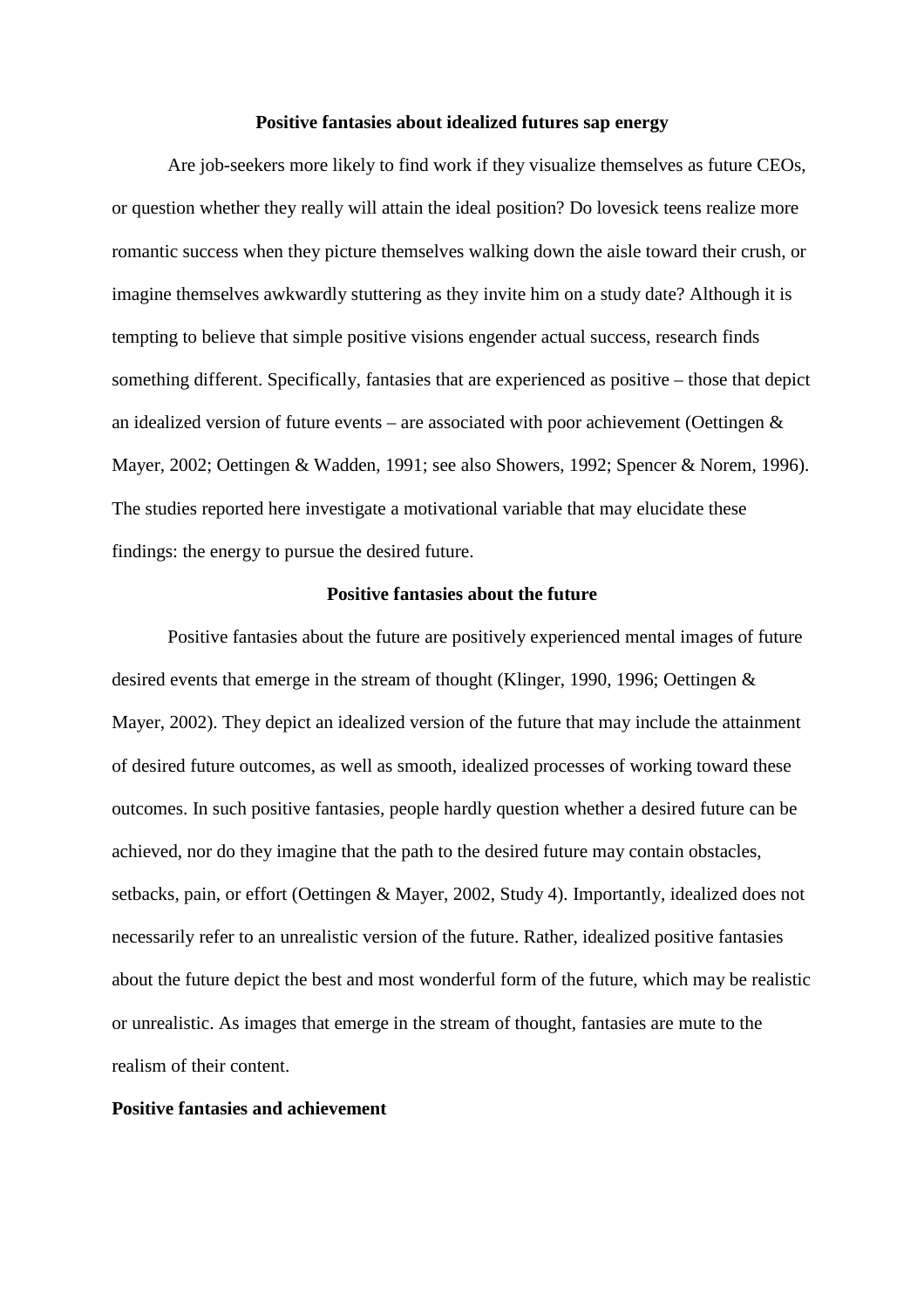Positive fantasies that idealize the future are found to be inversely related to achievement over time: the more positively the fantasies are experienced, the less effort do people invest in realizing these fantasies, and the lower is their success in achieving them. In studies showing this predictive relation, positivity of fantasies was measured via semiprojective measures, and at least a week before assessing achievement (Oettingen & Mayer, 2002; Oettingen & Wadden, 1991). For example, in a study on beginning a romantic relationship, college students completed (in writing) several scenarios that depicted situations in which the liked person could reciprocate their feelings or not. Thereafter, participants rated the experienced positivity of the reported thoughts and images. More positive fantasies about romantic success predicted lower likelihood of establishing a romantic relationship with the crushee in the following five months (Oettingen & Mayer, 2002, Study 2). In other domains including entering the workforce, recovering from hip surgery, and endeavoring to lose weight, the positivity of fantasies about a desired future also predicted less successful attainment of it (Oettingen & Mayer, 2002; Oettingen & Wadden, 1991).

Furthermore, positive fantasies that idealize the future result in lower achievement when they are experimentally induced. For example, induced positive images of possibilities for a social interaction led to less effort and worse performance in getting to know someone than induced negative images (Showers, 1992). Although these findings only applied to defensive pessimists (Norem & Cantor, 1986), in another instance, induced mental images of perfect performance in a dart game led to lower scores than induced images of missing the target and correcting for mistakes, for defensive pessimists and strategic optimists alike (Spencer & Norem, 1996). Further, when participants were asked to imagine that they had greatly succeeded on an upcoming anagram task and explain why this had happened, as long as they were not asked to explicitly state their expectations of success for the task, they subsequently solved fewer words than participants who had imagined and explained why they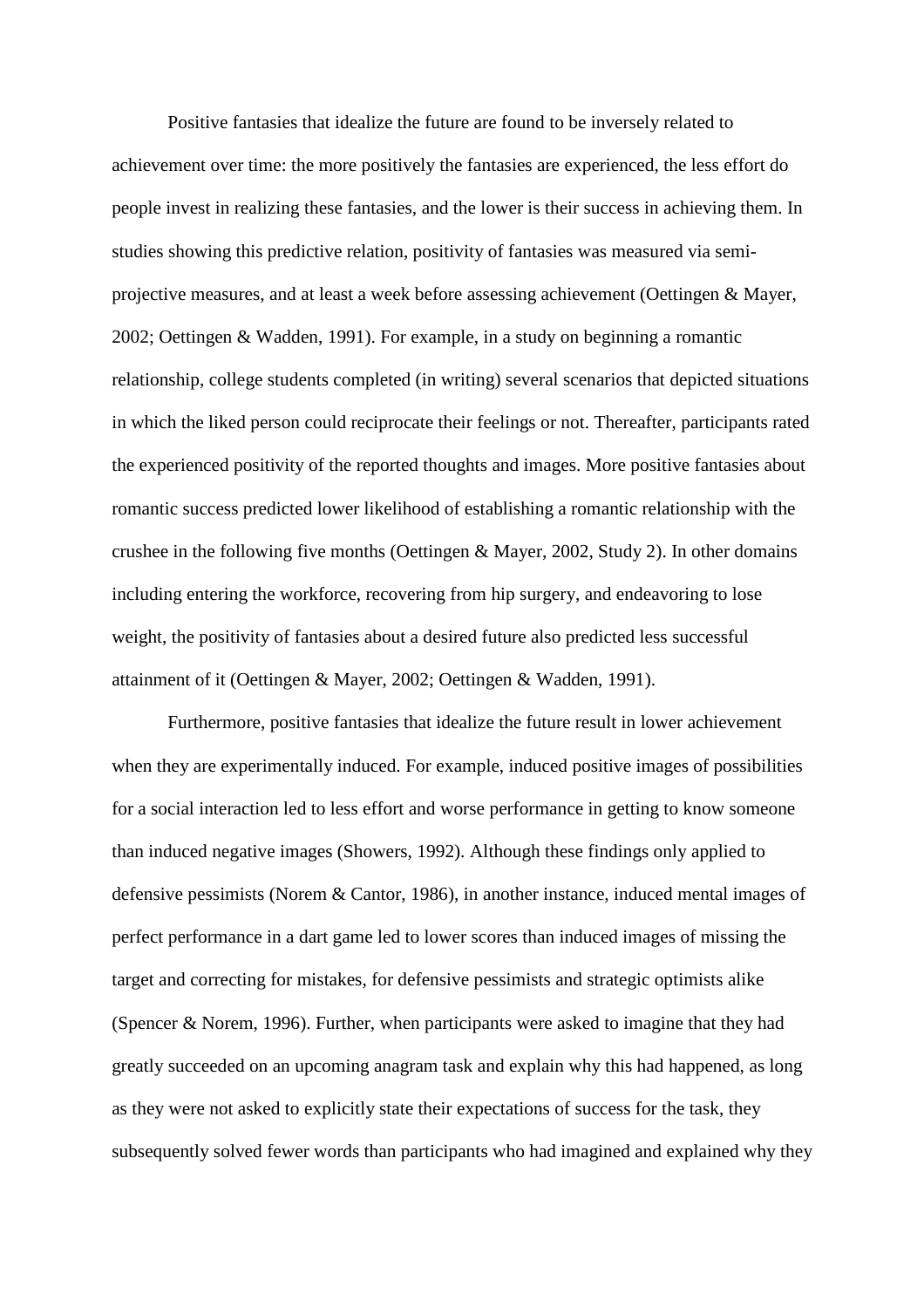had failed (Sherman, Skov, Hervitz, & Stock, 1981). These findings are in line with the correlational research reported above, as they suggest that mental images that depict an idealized version of the future predict little success. However, experimental research examining the effects of mental images about the future has focused on particular groups of people (e.g., those high in fear of failure, Langens & Schmalt, 2002; defensive pessimists, Showers, 1992; defensive pessimists and strategic optimists, Spencer & Norem, 1996), and it is silent about the specific motivational variables that may make positive fantasies detrimental for successful performance. Thus, the present four experiments manipulate fantasies about the future and measure their effects on energy as a central motivational variable, in participants who are not preselected for individual differences.

# **Positive fantasies and energy**

Energy plays a key role in allowing people to pursue and achieve their desired futures (Brehm & Self, 1989; Heckhausen, 1991; Klinger, 1975). People approach cues that are desired, and avoid those that are disliked or feared (Elliot, 2006; Heckhausen, 1991), but they can do so with a little or a great deal of energy. Indeed, Elliot (2006) argued that: "a full account of motivation will attend to both direction and energization" (p. 114). Historically, the concept of energization arose from Cannon's (1915) concept of energy mobilization, and has been defined as "the extent to which the organism as a whole is activated or aroused" (Duffy, 1934, p. 194). Energization provides the resources needed to transform visions of a desired future into actual achievement (Oettingen et al., 2009).

Energy can be mobilized by physiological factors such as exercise, as well as by the anticipated exertion of effort (Wright, Brehm & Bushman, 1989). However, positive fantasies do not lead people to anticipate having to exert cumbersome effort. Instead, positive fantasies allow people to embellish idealized paths to idealized future outcomes. Not constrained by past performance, such fantasies may lack hardships or failures or other unwanted elements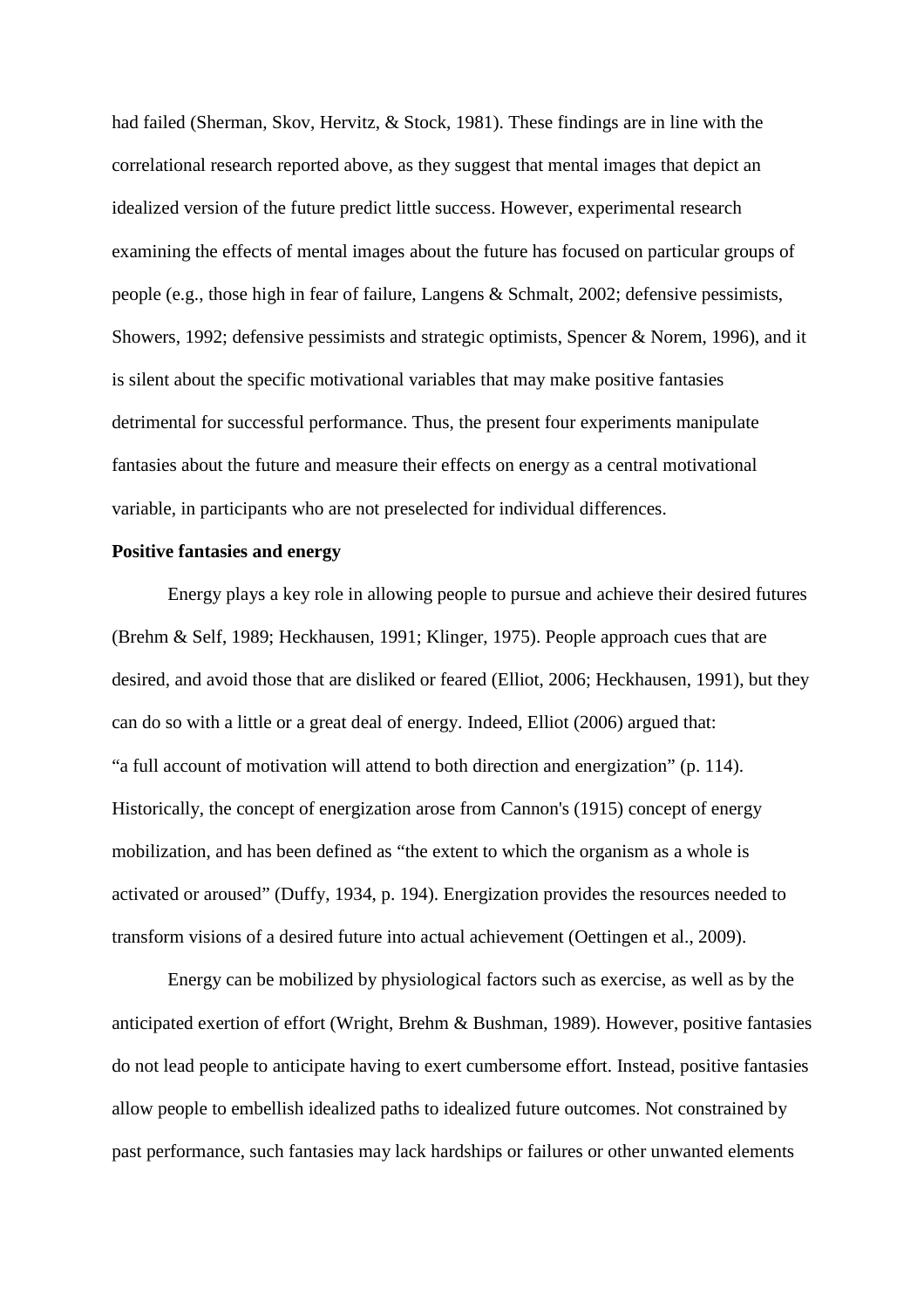that characterize factual thinking (Klinger, 1990; Singer, 1966). In this way, positive fantasies allow people to anticipate and mentally experience a desired future in the present. Similar ways of thinking have been referred to as reflection, defined as

an experiential "as if" mode of thinking characterized by vividly simulating that information about the comparison standard is true of, or part of, the self…consider an average golfer making a comparison to Tiger Woods. Even average golfers can remember a few good shots that they made in the past…According to our conceptualization, however, reflection does not merely enhance the accessibility in memory of those few good shots one has made in the past. Rather, reflection in this case involves actually imagining that one is as good as Tiger Woods (i.e., "as if" one were Tiger Woods)… (Markman & McMullen, 2003, p. 248)

Reflection on an upward comparison, by making the desirable target part of the self, is posited to engender positive affect and low motivation to improve in the future (Markman & McMullen, 2003). Similarly, by allowing the mental attainment of the desired future, positive fantasies may conceal the need to invest effort in the service of actual attainment (Oettingen & Mayer, 2002). Positive fantasies about the future make energy seem unnecessary, and thus energy should not be mobilized. Indeed, by allowing people to mentally consummate a desired future, positive fantasies should be followed by the relaxation that accompanies actual achievement, rather than the effort that precedes it.

In line with these ideas, correlational research found that the predictive relation between positive fantasies about the future and low success was or tended to be mediated by indicators of low effort (e.g., few job applications submitted, few hours spent studying for an exam; Oettingen & Mayer, 2002). These findings suggest that as positive fantasies allow people to mentally experience a desired future in the here and now, such fantasies may deter people from mobilizing the energy that is needed to bring about their desired future. In other words, positive fantasies – those that depict an idealized version of the future – should result in low energy to pursue the desired future. To test this hypothesis, we conducted three experiments in which we induced either positive fantasies or a control condition, and then measured energy by physiological indicators (Study 1) and by subjective feelings (Studies 2–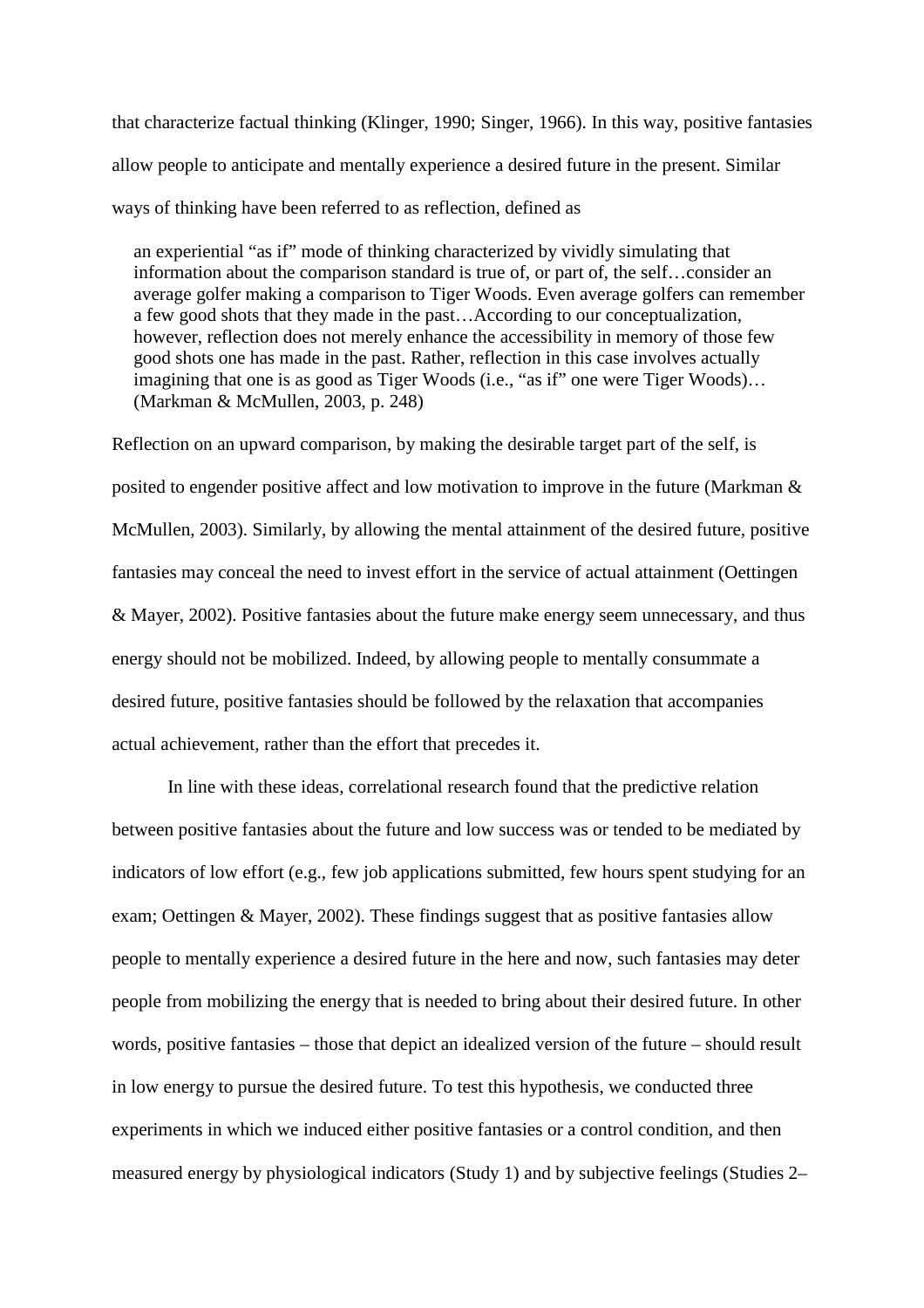3). A final experiment tested whether positive fantasies would be particularly de-energizing when they addressed a currently pressing need (Study 4).

#### **Study 1: appearance fantasies**

Study 1 examined the effect of positive fantasies on energy as indicated by systolic blood pressure. Energization has traditionally been assessed by indicators of autonomic function (Duffy, 1957; Gendolla & Krüsken, 2002; Wright, 1996; Wright, Murray, Storey, & Williams, 1997), such as cardiovascular response, because energization leads to an increased demand for oxygen and nutrients that are supplied by the cardiovascular system (Brownley, Hurwitz, & Schneiderman, 2000).

The most reliable response of the cardiovascular system for assessing energization is cardiac contractility; this response can be indexed by systolic blood pressure (SBP, the maximum pressure exerted by the blood against the vessel walls following a heartbeat; Obrist, 1981; Wright, 1996), as SBP is systematically influenced by contractility. SBP is largely governed by the sympathetic nervous system, which is increasingly activated as a task proves more exciting (Duffy, 1962). For example, performing in a job interview should heighten blood pressure as compared to conversing with an old friend. Even anticipating a demanding behavioral task results in increased blood pressure (Wright et al., 1989); thus, simply imagining oneself performing in a job interview affects the cardiovascular response. However, idealized positive fantasies – such as imagining easily impressing the interviewer – obscure the need to invest effort. Thus, positive fantasy about a desired future should lead to low energy as indicated by SBP.

In Study 1, we tested this hypothesis by having female student participants positively fantasize about a desired future. Specifically, the desired future pertained to looking good in high-heeled shoes. Because wearing high-heeled shoes is associated with being fashionable, desirable, and attractive (Kaiser, 1996), it should be easy for young women to generate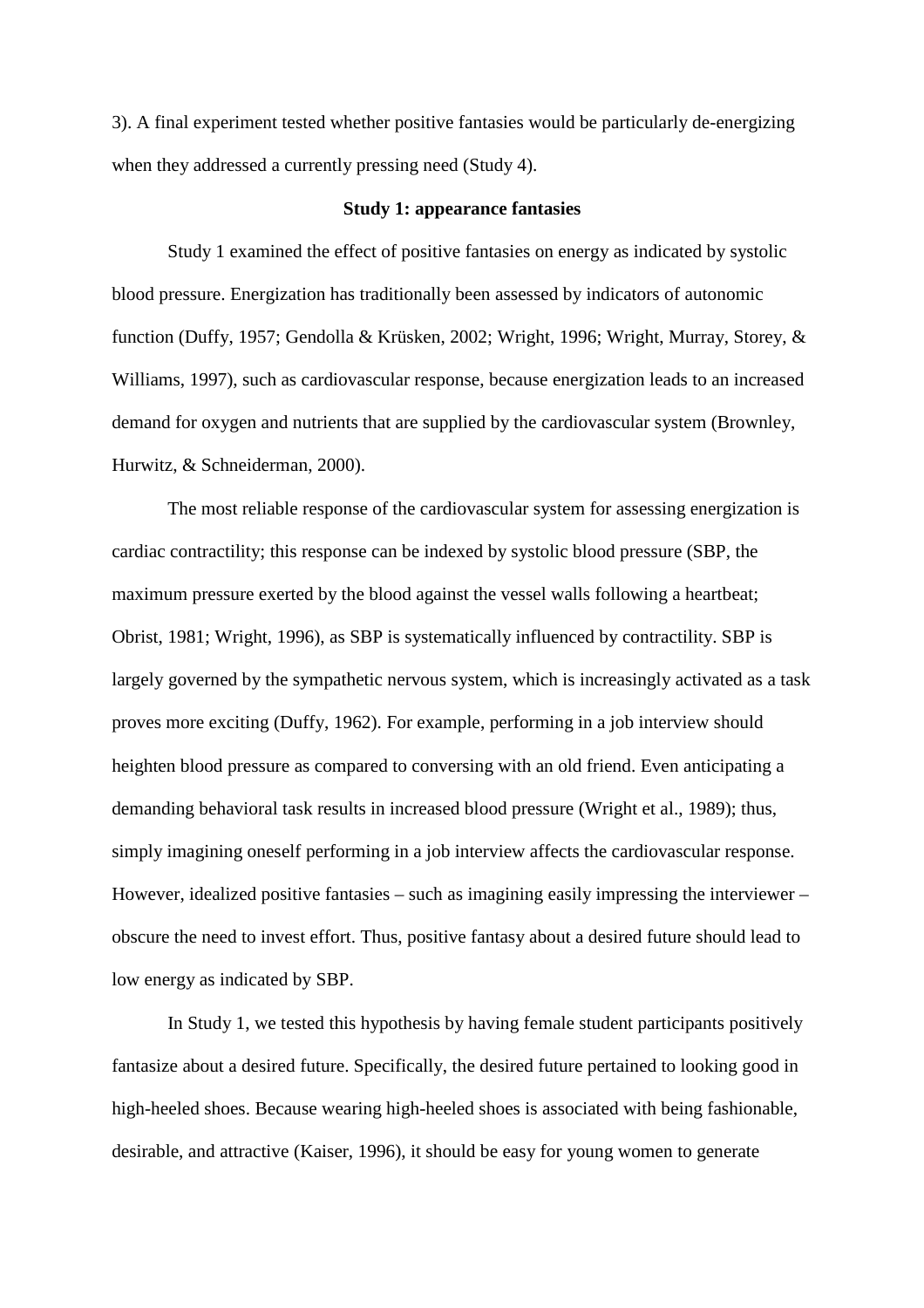positive fantasies about this behavior and its wonderful outcomes. In the positive fantasy condition, we induced participants to generate positive fantasies about wearing high-heeled shoes, being admired for wearing high heels, and the glamor surrounding their appearance.

As a control condition, we directed participants to question whether wearing highheeled shoes would actually be so glamorous, thereby preventing them from mentally enjoying the desired consequences of wearing high heels. As our dependent variable, we measured the change in participants' SBP from before to after fantasizing. We hypothesized that participants in the positive fantasy condition would show lower energization than participants in the questioning fantasy control condition.

# **Methods**

**Participants.** One hundred sixty-four female American undergraduate students (*M*=19.52 years, *SD*=1.17) participated in partial fulfillment of a course requirement. They were told that the study concerned how contemporary women view and think about fashion, and were randomly assigned to a positive fantasy (*n*=84) or questioning fantasy (*n*=80) condition.

**Procedure and materials.** A female experimenter who was blind to condition obtained a baseline SBP measurement on the participant's dominant arm, using an automatic blood pressure monitor with non-constant oscillometry (Omron70). To support the premise that the study concerned opinions about fashion, participants completed a questionnaire about their impressions of several different clothing items. Thereafter, the pre-fantasy SBP measurement was taken.

**Fantasy induction.** To ensure that the time between pre-fantasy and post-fantasy SBP measurements were equal for all participants, the fantasy induction was administered by computer, via two screens which were viewed for 3 min each. On the first screen, participants were told: "Imagine a beautiful pair of high-heeled shoes. Visualize yourself wearing these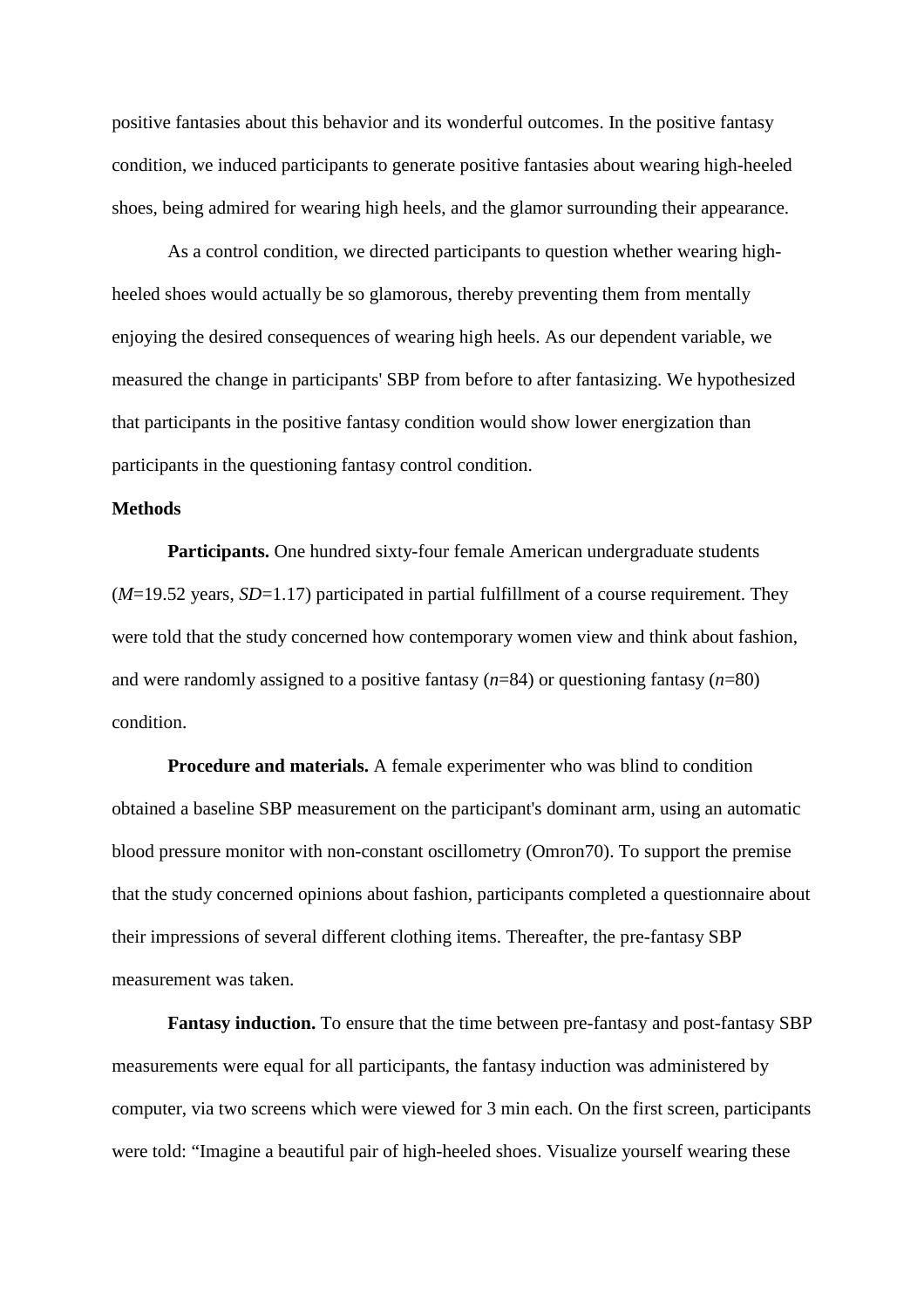high-heeled shoes, and how wonderful it is. Please generate and write down some positive thoughts and daydreams about this situation." For example, one participant wrote:

I am wearing my favorite black patent-leather closed toe shoes. I'm wearing them with a black dress and walking down the street comfortably and confidently with them. I am able to walk down the street quickly in them and passersby notice me. They make me feel taller, more sophisticated and more confident. The heels make my legs look longer and thinner…

After 3 min, participants advanced to a second screen, which differed by condition. In the

positive fantasy condition, instructions read: "Everything about these high-heeled shoes is

definitely wonderful. Imagine how cool the shoes are, how good you look, and how much

everyone admires you. Please generate and write down some more positive thoughts and

daydreams about this situation." For example, the participant above now wrote:

Women admire how easily I can walk in them and men admire how great I look when I'm wearing the heels. I can run across the street in these heels without tripping or falling. I look graceful even when I'm dancing with my friends at a club. I no longer need to look up to people because I'm up to everyone else's fashion standards. I also do not get tired of the shoes because they are so comfortable…

In the questioning fantasy condition, instructions on the second screen read: "Maybe not

everything about these high-heeled shoes is wonderful. Are they really as cool as you

thought? Do you look good? Does everyone admire you? Please generate and write down

some negative thoughts and daydreams about this situation." For example, one participant

wrote:

l

My feet hurt really badly and I trip once or twice while wearing them. Not everyone notices my high-heels, or even comments on how pretty they are. I feel gawky at times compared to those around me. I want to take them off just to ease the pain they cause, and a blister is forming on my right foot.

Participants notified the researcher by intercom at the conclusion of the manipulation, and the

post-fantasy SBP measurement was taken.<sup>1</sup> The change in SBP from pre- to post-fantasy

measurement was our dependent variable.

<sup>&</sup>lt;sup>1</sup> Additional measures were administered after this final SBP measurement. As they are not the focus of the present paper, they are not addressed further here.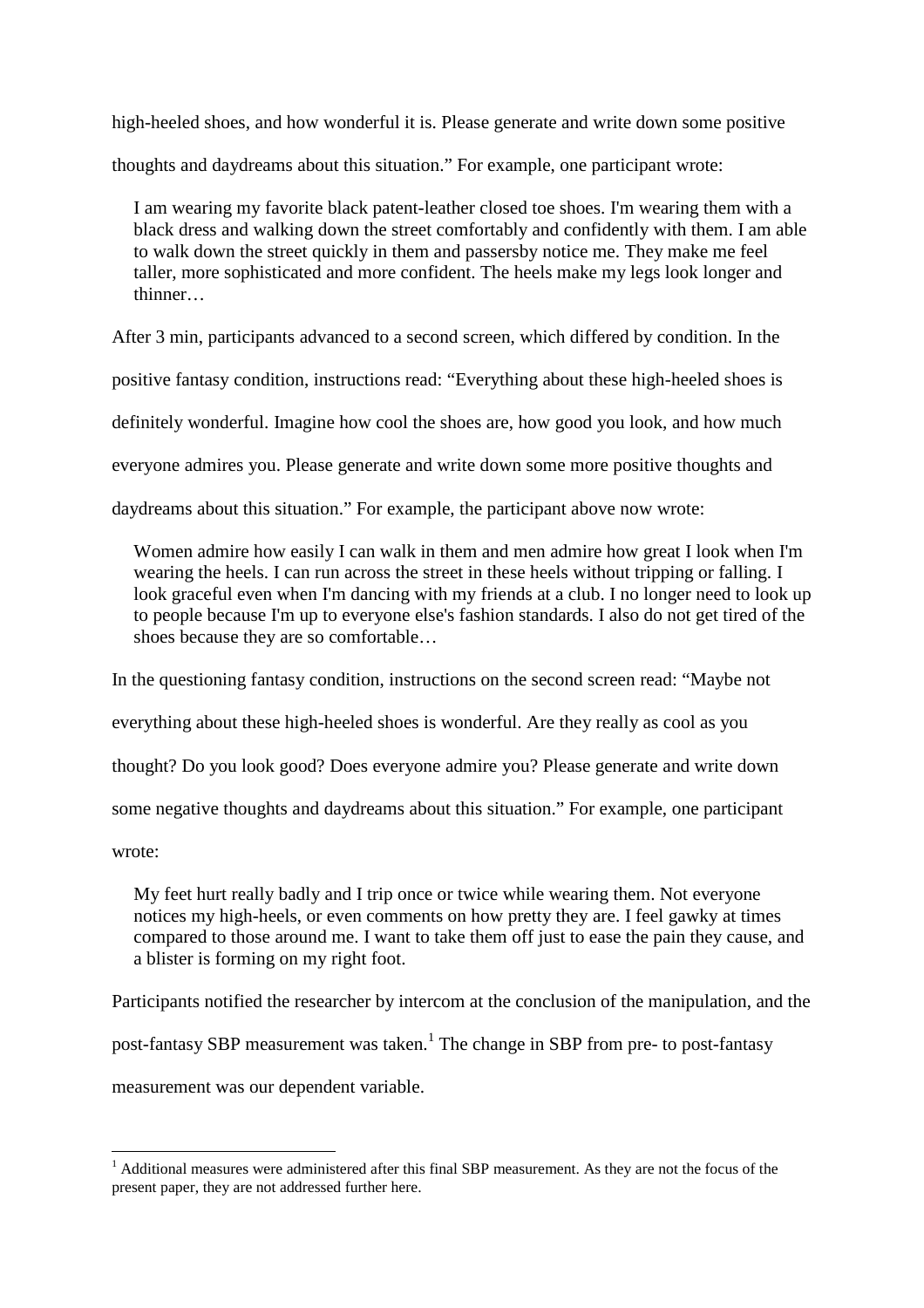#### **Results**

Participants in the positive fantasy and questioning fantasy conditions did not differ in baseline SBP,  $t(162)=1.21$ ,  $p=.23$ . Mean SBP before the fantasy manipulation was 108.59mmHg (*SD*=11.23), and change in SBP from before to after the fantasy manipulation ranged from −29 to 21mmHg (*M*=−1.10mmHg, *SD*=6.97); two participants with a change more than three standard deviations from the mean were excluded from analysis. To test the hypothesis that positive fantasies would result in less energization than questioning fantasies, as indicated by the change in SBP, we used an ANCOVA predicting SBP change,with baseline SBP included as covariate. Beyond the effect of the covariate, there was an effect of fantasy condition,  $F(1, 159)=3.99$ ,  $p<.05$ ,  $\eta^2=0.024$  (estimated marginal means, *M*pos=−1.73mmHg, *SE*=.68 versus *Mques*=.23mmHg, *SE*=.70).

To further test whether positive fantasies decreased SBP, we isolated participants by condition and performed paired-samples t-tests on the pre- and post-fantasy SBP measurements. In the positive fantasy condition, SBP significantly decreased, *t*(82)=2.33, *p*<.02, whereas in the questioning fantasy condition, SBP did not change, *t*(78)=.16, *p*=.87. Positive fantasies, but not questioning fantasies, decreased SBP.

## **Discussion**

Positive fantasies about wearing a beautiful pair of high-heeled shoes decreased SBP, whereas questioning fantasies did not change SBP. These results are in line with the existing correlational findings that positive fantasies predict low effort, as indexed via number of job applications submitted or number of hours studied for an exam (Oettingen & Mayer, 2002). By using an experimental design, the present findings go beyond previous research that suggested that positive fantasies about the future harm effort and performance. Although the effect of positive fantasies in Study 1 was rather small – perhaps due to the mild manipulation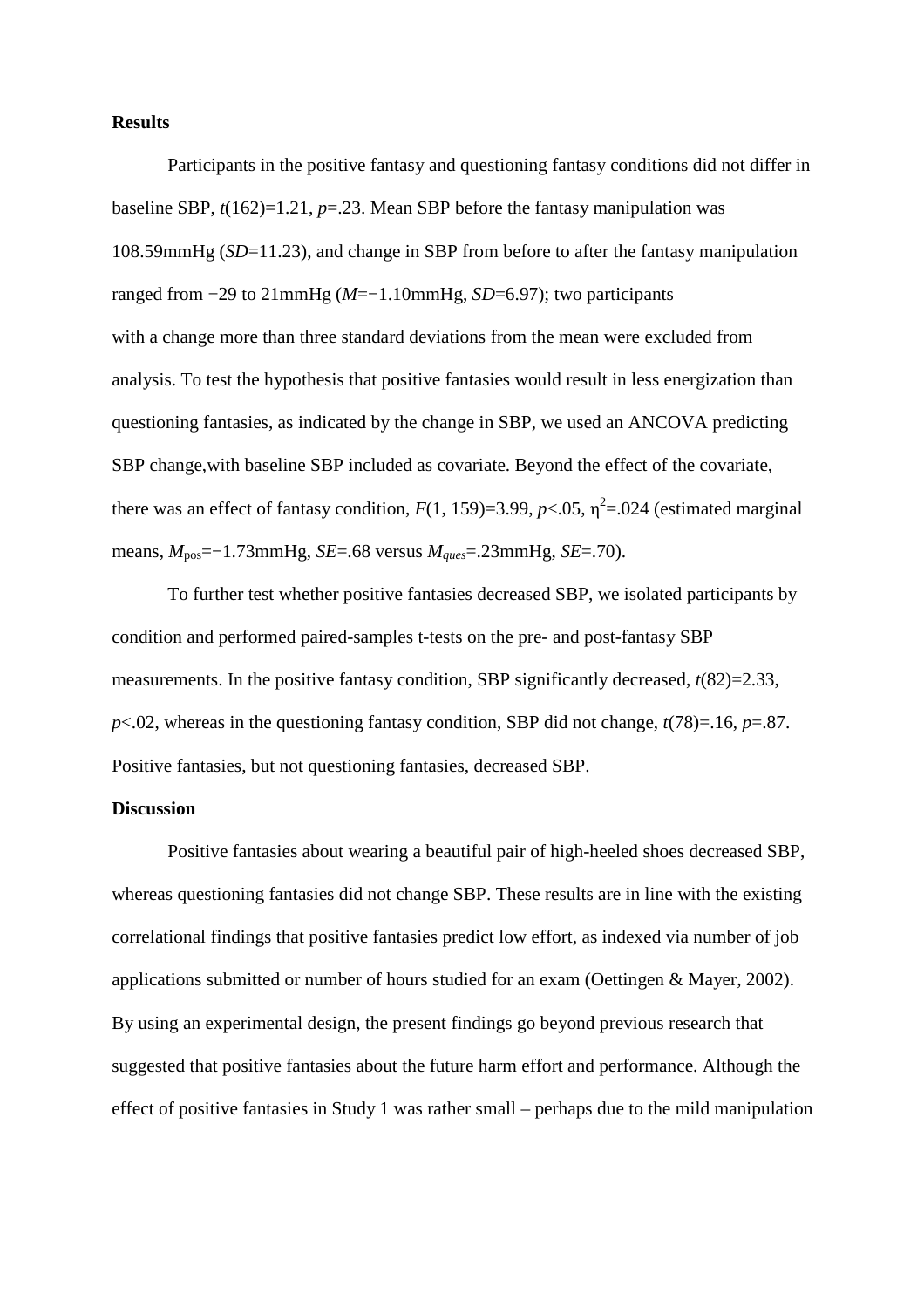pertaining only to a very narrow life domain (wearing high heeled shoes) – induced positive fantasies resulted in lower energization than induced questioning fantasies.

However, the fantasies induced in Study 1 pertained to appearance rather than to a task that would clearly require immediate effort. Low energization could have been due to the perceived lack of opportunity to act in pursuit of the desired future, as participants in the lab may not have foreseen an imminent chance to shop for beautiful shoes or to wear them in a social setting. Thus, Study 2 measured energization following fantasy about success on an upcoming task, which participants were led to believe that they would subsequently perform.

#### **Study 2: performance fantasies**

Study 2 addressed shortcomings of Study 1. Participants in the questioning fantasy condition in Study 1 had to generate negative imagery after positive, whereas those in the positive fantasy condition only generated positive imagery. If it were more difficult to generate incongruent (i.e., positive and negative) imagery than congruent, then additional energy might have been mobilized. To address this potential alternative explanation, participants in Study 2 were assigned to generate only one type of fantasy, either positive or negative. We also recorded time spent on the fantasy manipulation, assuming that more effortful fantasies should take longer to generate. As a second indicator, we measured feelings of irritation immediately after the fantasy manipulation, to see whether the positive and negative manipulations might be differentially aversive. Although negative fantasies should not boost positive affect as much as positive fantasies, they should not necessarily create specific feelings of irritation; even if negative fantasies do result in greater irritation than positive fantasies, differential effects on energization should be present over and above these feelings.

To measure energization immediately following the fantasy manipulation, we utilized a self-report instead of a physiological indicator. Energization manifests itself in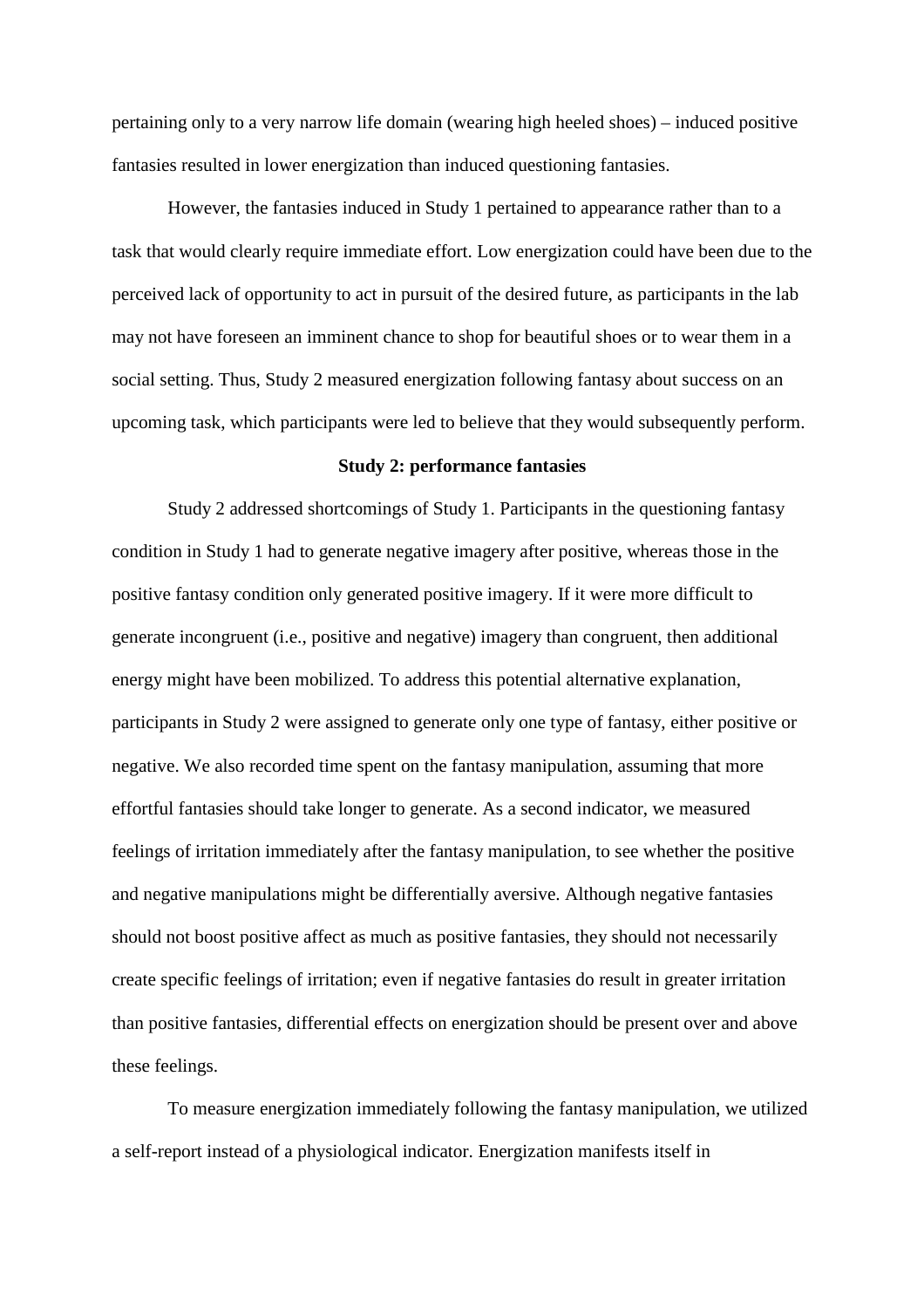physiological indicators like SBP, as we assessed in Study 1, but importantly, it also surfaces in subjective feelings. Subjective feelings of energization have been found to be predictive of actual performance (Brunstein & Gollwitzer, 1996; Oettingen et al., 2009). Furthermore, measuring energization via self-report addresses the question of whether the effects of positive fantasies on energization are strong enough so that people can actually report on them. As in Study 1, we expected positive fantasies to result in lower energization than negative fantasies.

## **Methods**

**Participants.** Fifty American undergraduate students (68% female; age *M*=19.94 years, *SD*=1.13) participated in partial fulfillment of a course requirement. They were told that the study, advertised as "Essay Contest," concerned factors influencing essay writing. Participants were randomly assigned to a positive fantasy (*n*=26) or negative fantasy (*n*=24) condition.

#### **Procedure and materials**

Participants were told that they would do a mental simulation exercise that might help them in preparing an essay later in the study. Furthermore, they were told that the essay they wrote later in the study would be judged, and the writer of the best essay would be awarded a \$200 prize.

**Fantasy induction.** Fantasies were induced using wording parallel to Study 1, except that the manipulation in Study 2 was presented on one computer screen rather than two, and participants had an unlimited amount of time to write in a response to the fantasy prompt (time was surreptitiously recorded, as addressed in more detail below). In the positive fantasy condition, participants were to imagine that they had won the \$200 essay contest prize and that everything related to winning the prize would go really well. For example, one participant wrote: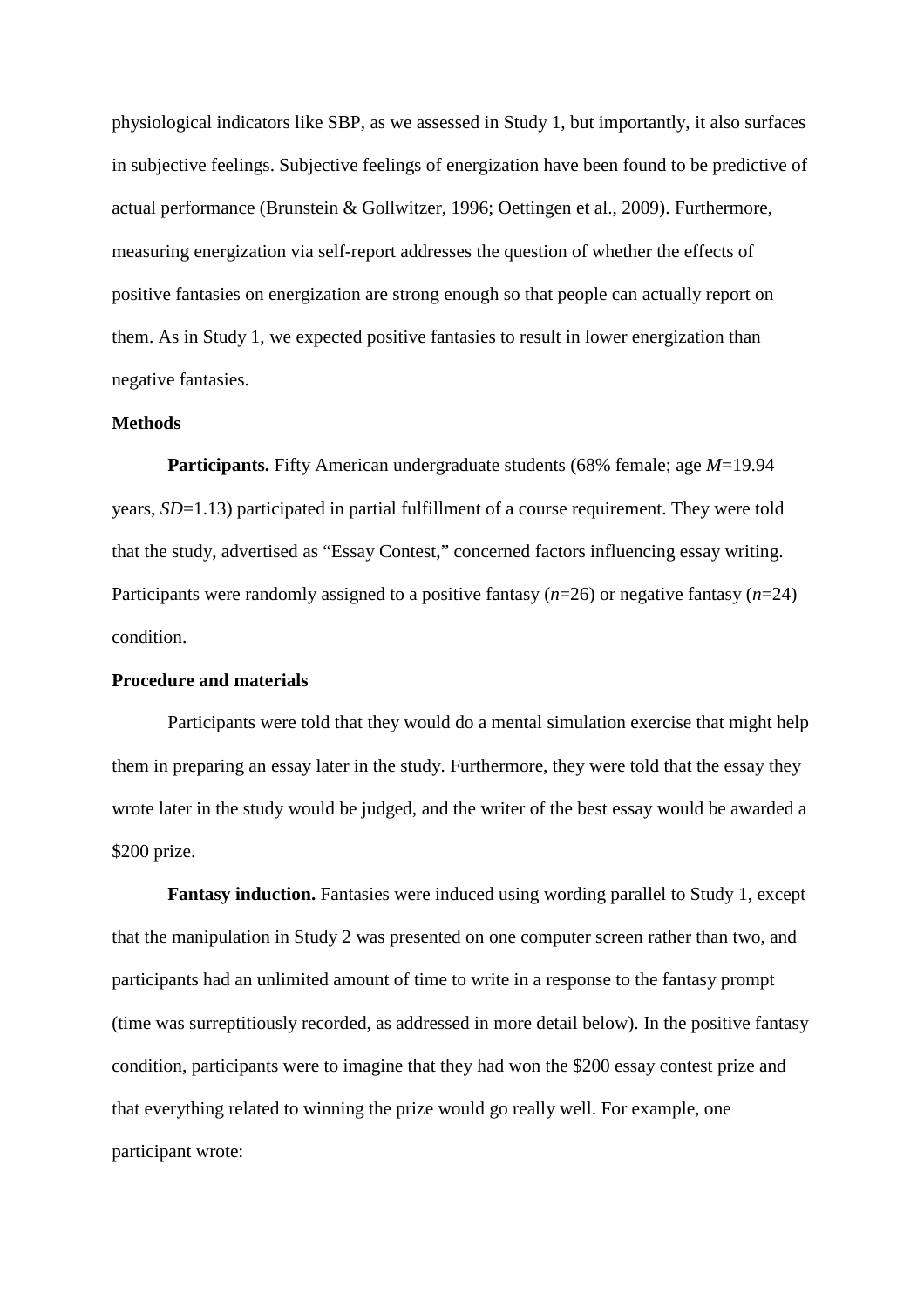The best part about winning this \$200 is that I don't have to be so stingy anymore. I can go out to dinner with friends and be social again. I have had to be so stringent with my spending recently and I have felt more distant from my friends BUT NOW we go to our favorite bar and get drunk off of 4 dollar martinis. We laugh and joke and go out for three a.m waffles. I am not worried about how much anything costs because I have two hundred in cash. And when I'm with my friends at a place that doesn't accept cards and they need to pay with a credit card I can be a good friend and cover them.

In the negative fantasy condition, participants were told to imagine that winning the \$200

essay contest prize was not a certainty, and that everything related to winning the prize would

not go really well. For example, one participant wrote:

Two hundred dollars is a lot of money and I could definitely use it and treat myself for once. I am always working. I never have a time to just breathe and relax. I have to pick the prize up either Thursday at 1 or Friday at 1. I cannot pick it up. I have to go to work on Thursday and my internship on Friday. As soon as I believe that things are looking up my ridiculous schedule does not allow me to accept my prize. I really need this prize. I do not need the money; instead I need the feeling of joy that accompanies good luck. Now I am not actually winning the two hundred dollar prize. I wish that I had never known about the prize because now I wish that I have something that I cannot whereas before I just didn't have it.

**Dependent variable: energization.** Immediately after the fantasy manipulation,

energization was measured by asking participants to indicate how much they were presently

feeling "excited," "enthusiastic," and "active," using the following options: 1 (*very slightly or* 

*not at all*), 2 (*a little*), 3 (*moderately*), 4 (*quite a bit*), and 5 (*extremely*). A mean was

calculated  $(\alpha = .88)$ .

# **Control variables: qualities of the manipulation**. We surreptitiously recorded the

time participants spent on the fantasy manipulation, assuming that they would spend more time generating negative fantasies if doing so were more effortful than generating positive fantasies. We also recorded their feelings of irritation following the manipulation, by asking them to indicate how much they were presently feeling "upset," "irritable," and "jittery," using the response scale above. A mean was calculated ( $\alpha = .68$ ).

# **Results**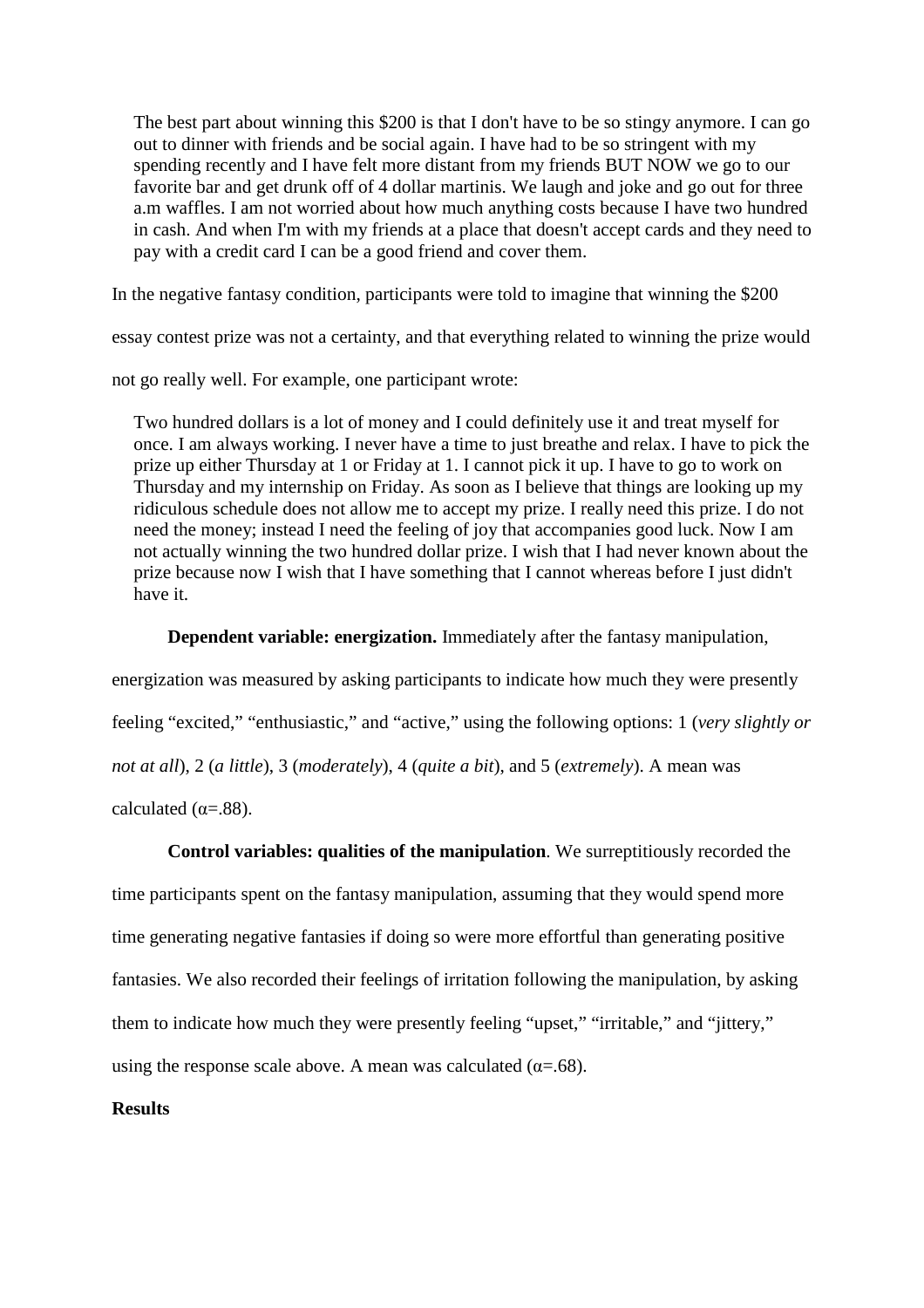As hypothesized, feelings of energization immediately following the fantasy induction were lower in the positive fantasy condition than in the control condition,  $t(48)=2.07$ ,  $p=.04$ ,  $\eta^2 = .08$  ( $M_{pos} = 2.18$ , *SD*=.84 versus  $M_{neg} = 2.75$ , *SD*=1.10).

Feelings of irritation after the manipulation did not differ by condition,  $t(48)=38$ ,  $p=0.71$  ( $M_{pos}=1.72$ , *SD*=.75 versus  $M_{neg}=1.81$ , *SD*=.88); they were not significantly correlated with energization,  $r=10$ ,  $p=.49$ . Further, the effect of fantasy condition on energization remained significant when irritation was included as a covariate, *F*(1, 47)=4.09, *p*=.05,  $\eta^2$ =.08. Finally, time spent on the fantasy manipulation did not differ by condition,  $t(48)=1.09, p=.28$  ( $M_{pos}=4.40$  min, *SD*=3.81 versus  $M_{neg}=5.70$  min, *SD*=4.62), and the effect of fantasy condition on energization remained marginally significant when time was included as a covariate,  $F(1, 47)=3.49$ ,  $p=.068$ ,  $\eta^2=.07$ . The finding that the effect of fantasy condition on energization emerged over and above feelings of irritation and time spent on the manipulation suggests that the effect of positive fantasies on low energy was not due to this manipulation being less effortful or less aversive than the negative fantasy manipulation. **Discussion** 

Induced positive fantasies about success on an upcoming performance task resulted in lower energy than negative fantasies about the same task. This was true when energization was measured via subjective feelings, just as it had been when energization was measured via SBP in Study 1. The manipulation in Study 2 utilized only congruent imagery. This change, as well as results with regard to time spent generating imagery and feelings of irritation immediately afterward, addressed limitations of Study 1. These findings suggested that qualities of the manipulation itself are not responsible for the effect of positive fantasy on low energization.

Participants in Study 2 who positively fantasized about writing a winning essay mustered less of the energy that would help them to achieve the prize in actuality than did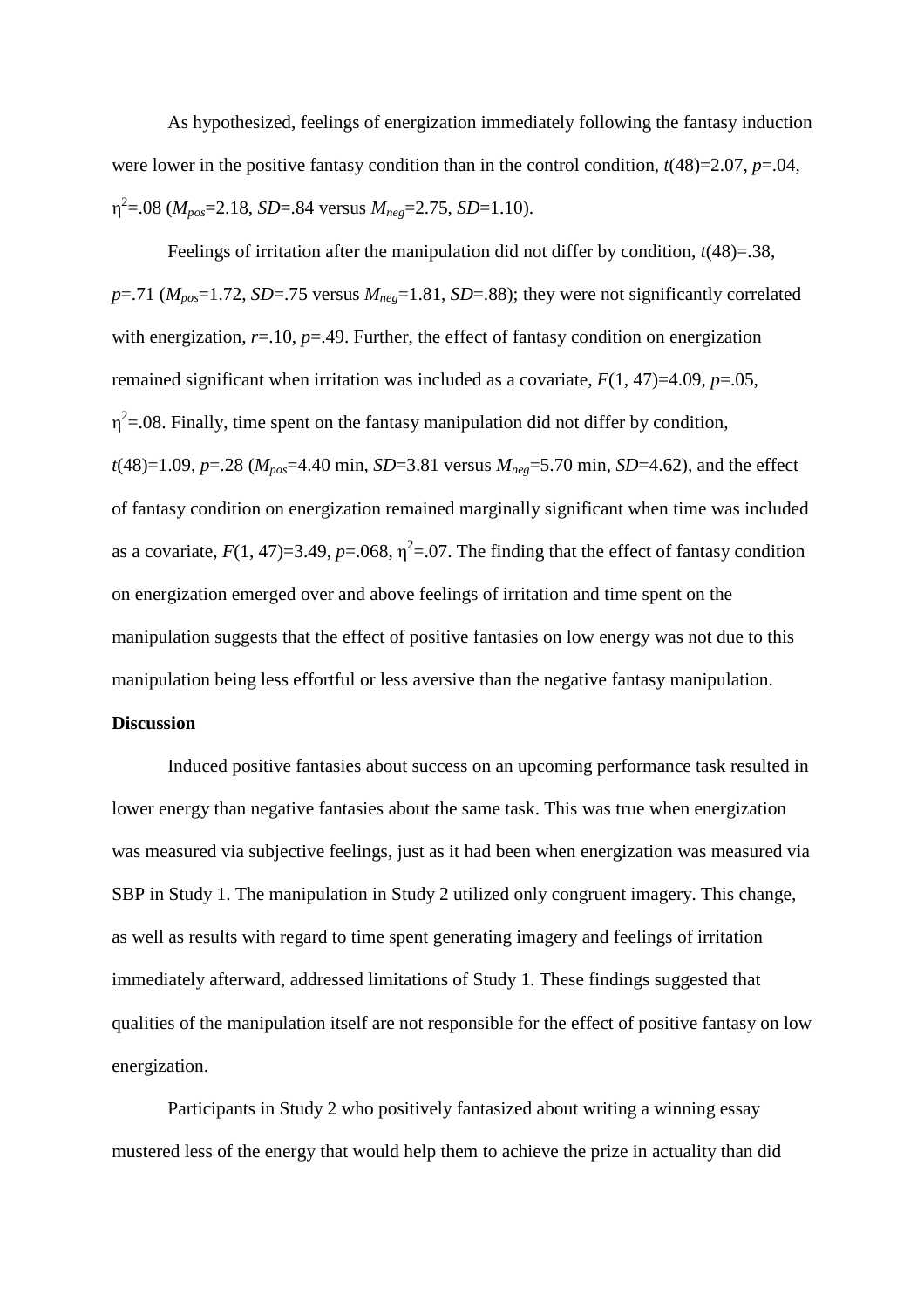participants who negatively fantasized about the task and questioned whether they would win. Low energization resulting from positive fantasies should hinder accomplishment when energization is required for success. We address this point in Study 3.

# **Study 3: fantasies and actual accomplishment**

If positive fantasies obscure the need to invest effort in tasks that demand effort, they should evoke less accomplishment. We tested this hypothesis in Study 3 by having student participants engage in positive fantasies about an ideal upcoming week. After one week, participants reported on their actual accomplishment during the week by responding to indicators of their mastery of everyday challenges (Dweck, Chiu, & Hong, 1995; Dweck & Leggett, 1988; Hong, Chiu, Dweck, Lin, & Wan, 1999). Participants who succeed in reaching such accomplishment by mastering everyday challenges should report that their week went well, that they are not disappointed about how the week went, and that they felt in control and on top of things during the week, so we included these direct indicators. We also included relatively indirect indicators, by having participants report about the extent to which they were able to manage their time and felt pressed for time (reversed), because the successful mastery of everyday challenge should promote an ease in time management. Together, these items indexed accomplishment during the week in the form of mastery of everyday challenge. Idealized positive fantasies that fail to prepare people for effortfully preventing and mastering everyday challenge should predict comparatively low reported accomplishment.

In addition, we measured energy immediately following the induction of fantasies, and tested whether this energy would mediate possible effects on accomplishment after one week. Low energy following the manipulation should indicate that participants have mentally attained their desired future of an ideal upcoming week. We speculated that low energy, as felt right after the manipulation, would serve as a sign that later effort, throughout the week, was not necessary. Thus, participants who positively fantasized about an ideal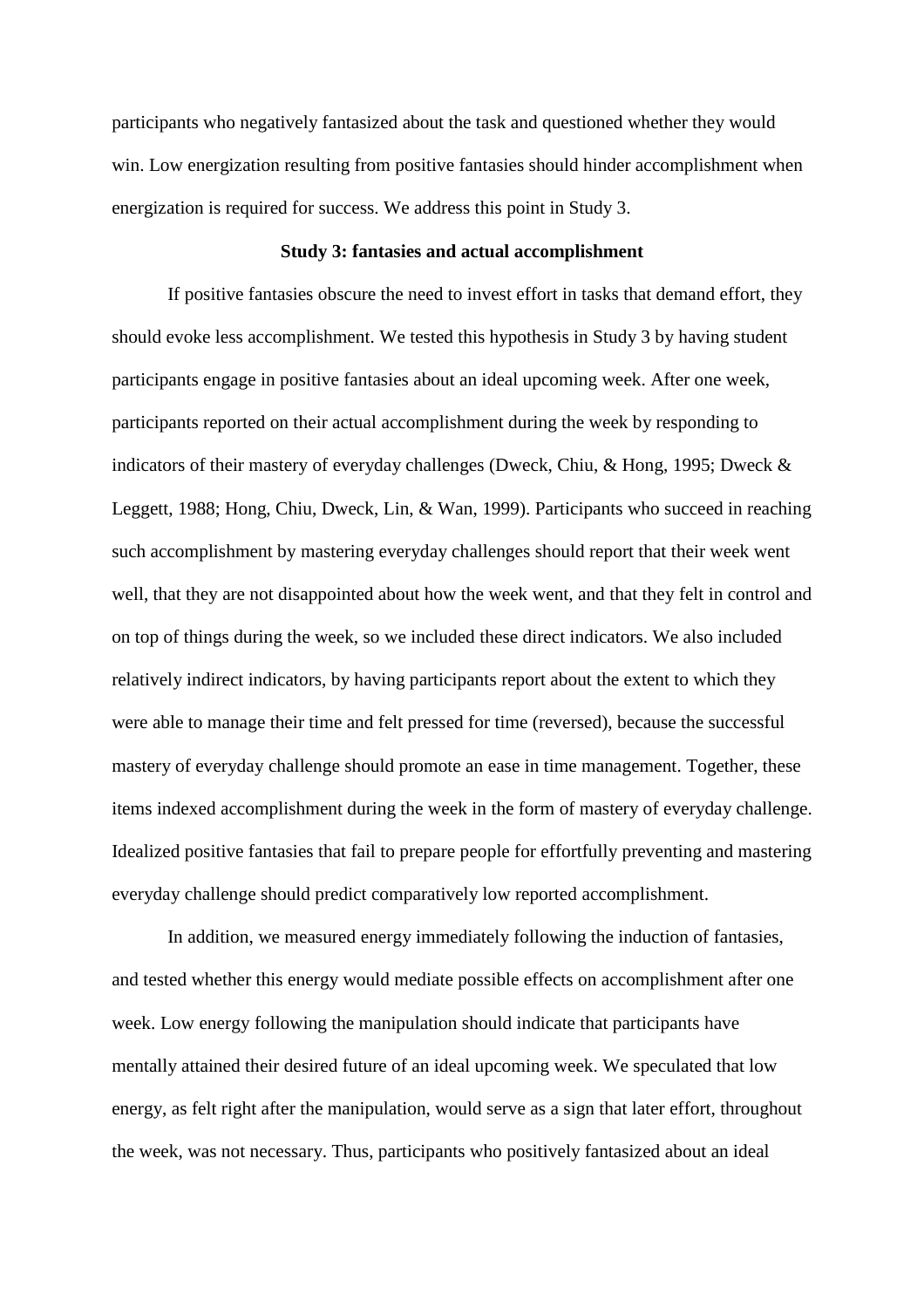week should have invested relatively little effort toward actual attainment. In addition, after leaving the initial study session, the induced positive fantasies may have surfaced repeatedly in participants' minds, feigning the mental attainment of the idealized week. Again, these fantasies should have yielded relatively little energy and effort to reach the desired outcomes. In sum, both as a sign of the low need for effort and as a possibly ongoing mental activity, positive fantasies should have translated into little effort and poor accomplishment over the course of the week. Because accomplishment is measured after a week, this design also indicates whether the effects of induced positive fantasies on energy have meaningful consequences for accomplishment after people leave the lab.

In Study 2, control participants had to generate strictly negative fantasies, rather than the incongruent (positive and negative) fantasies used as control in Study 1. Negative fantasies can prepare people to invest effort (Showers, 1992; Spencer & Norem, 1996); thus, the difference between conditions in Study 2 could have been due to an energy-bolstering effect of negative fantasy rather than an energy sapping effect of positive fantasy. Therefore, in the control condition in Study 3, we asked participants to generate neutral fantasies about the upcoming week. We hypothesized that participants in the positive fantasy condition would feel less energized than those in the neutral fantasy condition. Participants in the positive fantasy condition would also report lower accomplishments in their daily activities a week later. Importantly, the differences in immediate feelings of low energy in the positive fantasy versus the neutral fantasy condition should mediate the parallel differences in accomplishments a week later.

#### **Methods**

Participants. Forty-nine American undergraduate students (70% female, age *M*=19.72 years, *SD*=1.77) participated in partial fulfillment of a course requirement. They were randomly assigned to a positive fantasy (*n*=23) or control (*n*=26) condition. Nine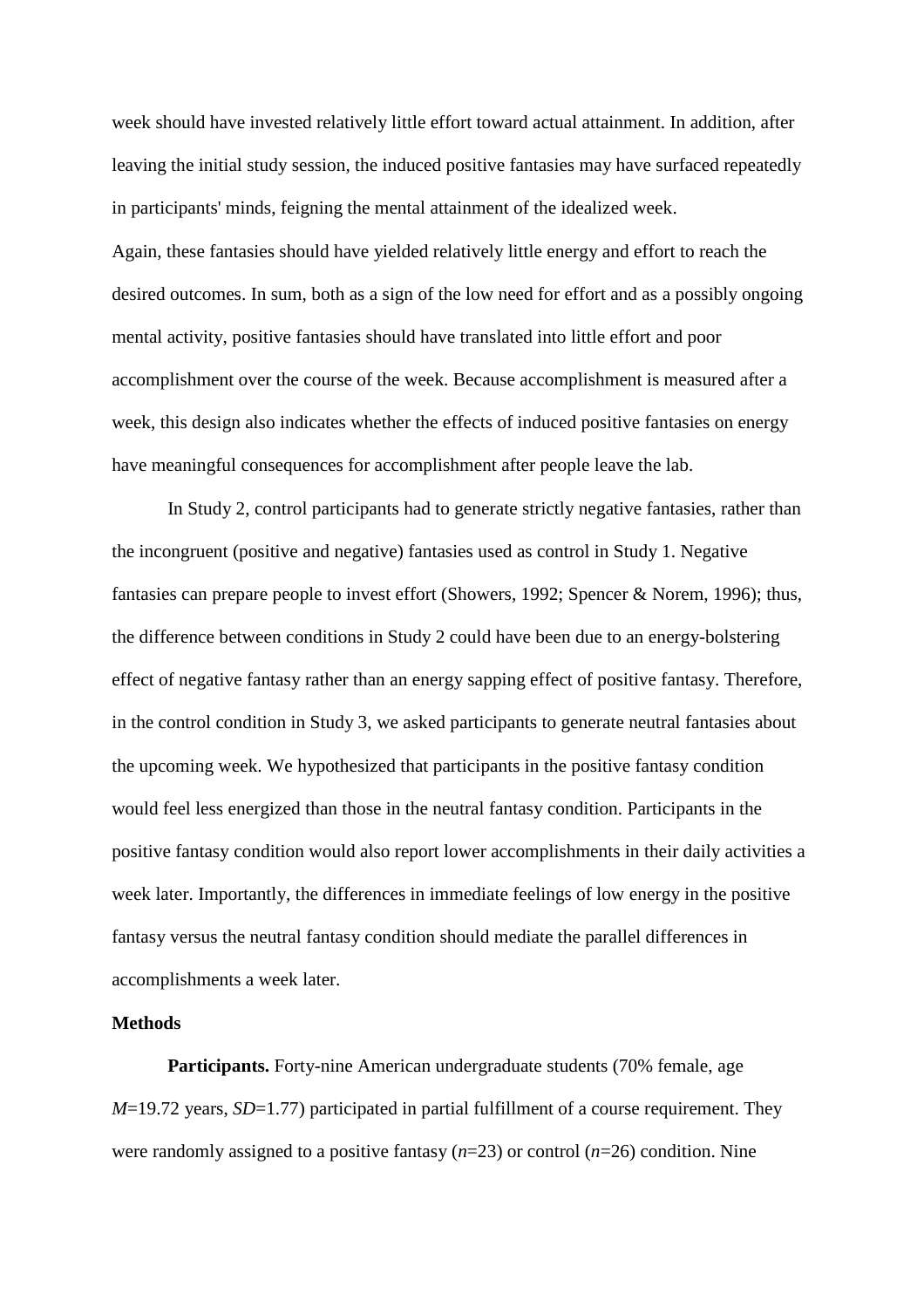students participated in the first session of the study but did not return for the second,

yielding a final sample of 40 (positive fantasy *n*=17; control *n*=23). Participants were told

that the study concerned people's thoughts about the upcoming week.

# **Procedure and materials**

**Fantasy induction.** Fantasies were induced using wording and format parallel to that

in the earlier studies. In the positive fantasy condition, participants were to imagine that

everything they did in the coming week would go really well, and to generate and write down

positive thoughts and daydreams. For example, one participant wrote:

I get my paper back from Cultural as well as my Psych exam and do really well on both. I take a walk through Central Park because the weather is so nice out. The 4th season of Six Feet Under that I ordered 2 weeks ago comes in. The party planned for Thursday night is really fun and the girl I like also decides to come…I have a relaxing train ride home for the weekend…

In the control condition, participants were not directed to make their fantasies especially

positive or negative. Instead, they were asked to generate and write down their thoughts and

daydreams about the coming week. For example, one participant wrote:

I think that my music quiz will go reasonably well, and hopefully I will finish drafting my final paper for my writing class. I am excited that it is the last week of classes for the semester, I have been waiting for the summer for a long time, and it is very rewarding to finish classes. Hopefully the weather will stay nice, it is quite a motivator. But according to the weather Monday will rain, which would be typical.

**Dependent variable: energization.** Immediately after the fantasy manipulation,

energization was measured by having participants indicate how much they were presently

feeling "excited," "enthusiastic," and "active," as described in Study 2 ( $\alpha$ =.76).

# **Control variable: feelings of irritation.** Irritation following the manipulation was

measured by having participants indicate how much they were presently feeling "upset,"

"irritable," and "jittery," as described in Study 2 ( $\alpha$ =.56).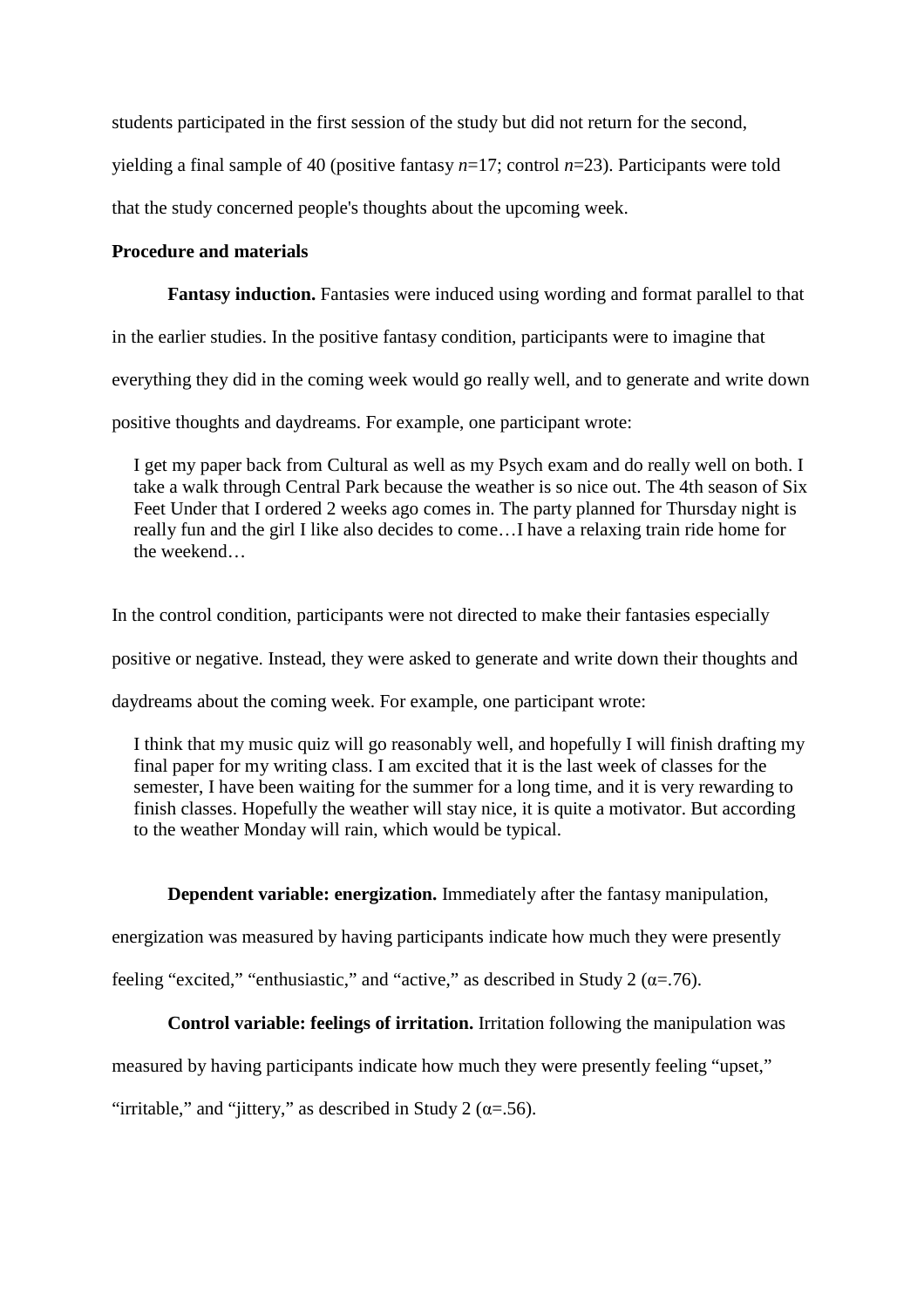**Dependent variable: week accomplishment.** At the second session, participants first read, "Last time, we asked about your thoughts about the upcoming week. Consider the past week (that is, the last 7 days)." Then, participants answered seven items indicative of their mastery of everyday challenges (Brunstein & Gollwitzer, 1996; Dweck et al., 1995; Dweck & Leggett, 1988; Hong et al., 1999). The items were: "How well did the past week go for you?"; 1 (*not at all well*) to 7 (*really well*); "How disappointed do you feel about the way that this past week went for you?" (reversed); 1 (*not at all disappointed*) to 7 (*extremely disappointed*); "How close was the way the week went to the way you had imagined it would go?"; 1 (*much worse than expected*) to 7 (*much better than expected*). Participants were also asked, with regard to the past week: "How often did you feel in control?" "How often did you feel 'on top of it'?" "I felt very pressed for time" (reversed), and "I managed time easily." Scales ranged from 1 (*never*) to 7 (*very often*). Notably, the first five indicators assessed mastery of everyday challenges directly, whereas the latter two did so indirectly. An overall mean was calculated  $(\alpha = .83)$ .

## **Results**

l

**Manipulation check.** A research assistant who did not know about conditions, design, or hypotheses coded whether each participant questioned the attainment of a wonderful week or mentioned any obstacles, problems, or negative aspects of the upcoming week.<sup>2</sup> A second research assistant also coded a sample of ten participants; as interrater reliability was high (Cohen's kappa=.74), the ratings of the first rater were used. In the positive fantasy condition 44% of participants did question the attainment of a wonderful week or mentioned obstacles, problems, or negative aspects, compared to 95% of participants in the control condition,  $\chi^2(1)=11.64$ ,  $p<0.1$ ,  $\varphi=0.57$ . The coders also rated how much the participant described the "best" version of the upcoming week, using a 1 (*worst version*) to 5

 $2^2$  The written samples of 4 participants were not available for coding.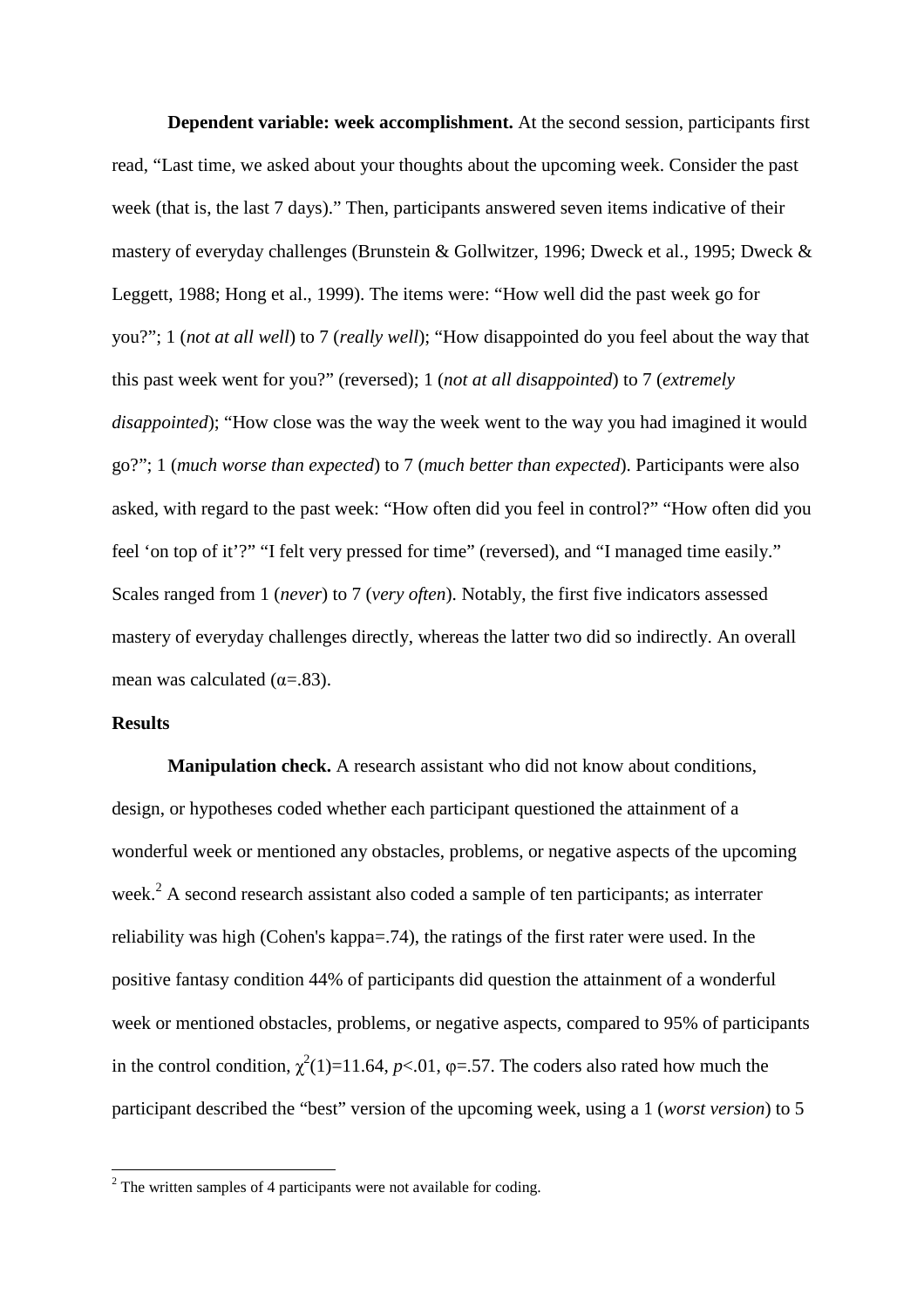(*best version*) scale (interrater reliability was *r*=.92 for the sample of 10 participants). Positive fantasy condition participants described a version of the week that was closer to "best" than control participants,  $t(34)=4.06$ ,  $p<.001$ ,  $\eta^2 = .33$ ;  $(M_{pos}=4.13, SD=1.09$  versus  $M_{\text{con}}=2.60$ , *SD*=1.14). As compared with the control condition, the manipulation in the positive fantasy condition produced fantasies that depicted a more idealized version of the week containing fewer obstacles, problems, or negative aspects.

#### **Energization**

As hypothesized, feelings of energization immediately following the fantasy induction were lower in the positive fantasy condition than in the control condition, *t*(38)=2.73, *p*=.01, η 2 =.16 (*Mpos*=2.27, *SD*=.99 versus *Mcon*=3.00, *SD*=.70). Participants in the positive fantasy condition also reported lower levels of irritation than participants in the control condition,  $t(38)=2.13, p=.04, \eta^2=.11 \ (M_{pos}=1.71, SD=.59 \text{ versus } M_{con}=2.23, SD=.88)$ . However, as in Study 2, irritation was not significantly correlated with energization, *r*=−.11, *p*=.48, and the effect of fantasy condition on energization remained significant when irritation was included as a covariate,  $F(1, 37)=10.52$ ,  $p=.003$ ,  $\eta^2=.22$ .

We also hypothesized that positive fantasies would result in lower accomplishment during the upcoming week, as measured by participants' reports. Indeed, accomplishment as reported a week later was lower in the positive fantasy than in the control condition,  $t(38)=2.00, p=.05, \eta^2=.10$  ( $M_{pos}=5.74, SD=1.36$  versus  $M_{con}=6.57, SD=1.26$ ).

We next tested whether poor week accomplishment was mediated by low initial feelings of energization. When energization was used as a covariate in an ANCOVA predicting week accomplishment (also covarying irritation measured after the manipulation), fantasy condition was no longer a significant predictor,  $F(1, 36)=17$ ,  $p=.49$ , but energization remained significant,  $F(1, 36)=4.67$ ,  $p=.04$ . Using a bootstrap test (Preacher & Hayes, 2008) showed that there was a significant indirect effect of positive fantasies on week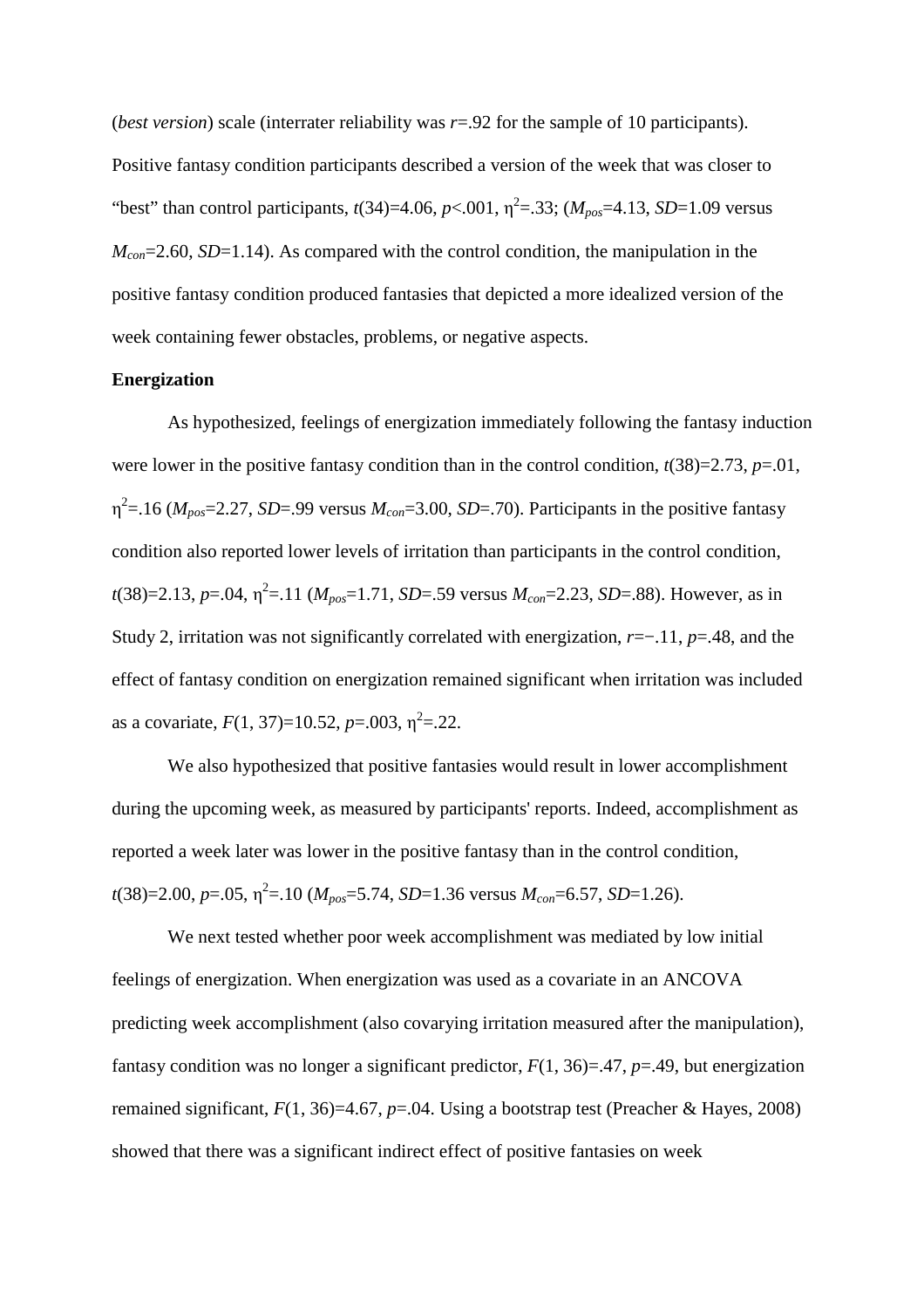accomplishment through low feelings of energization, 95% bias corrected confidence interval (CI) for indirect effect .03 to .65. Participants in the positive fantasy condition had lower feelings of energization at the beginning of the week, and this translated into poorer accomplishment as reported at the end of the week. This finding supports the hypothesis that induced positive fantasies would result in immediately low energy, which would in turn impair accomplishment during the upcoming week.

#### **Discussion**

Positive, idealized fantasies about the upcoming week resulted in lower energization than neutral fantasies. This was the case for energization as measured via subjective feelings immediately after the experiment as well as via accomplishment during the upcoming week, reported a week later. Indeed, feelings of energization right after producing the fantasies mediated self-reported accomplishment during the week in the form of mastery of everyday challenge. These results support previous correlational findings, where positive fantasies predicted low effort (e.g., number of job applications submitted or hours studied), which in turn mediated less successful achievement over time (Oettingen & Mayer, 2002).

Positive fantasies in Study 3 resulted in lower energy than neutral fantasies, indicating that the condition differences in earlier studies were not due merely to energy-bolstering effects of negative fantasies. Additionally, in Study 3, as in Study 2, covarying feelings of irritation left the effect of fantasy on energy unchanged, suggesting that this effect was not due to a differential aversiveness of the manipulation.

Studies 1 to 3 provided converging evidence that positive fantasy saps energy. These results are in line with our argument that positive fantasies cause low energization because they allow people to mentally experience a desired future in the present, thereby concealing the need to invest effort to attain it. In this case, positive fantasies should be particularly deenergizing when they mentally satisfy a future that is particularly important and desired. Just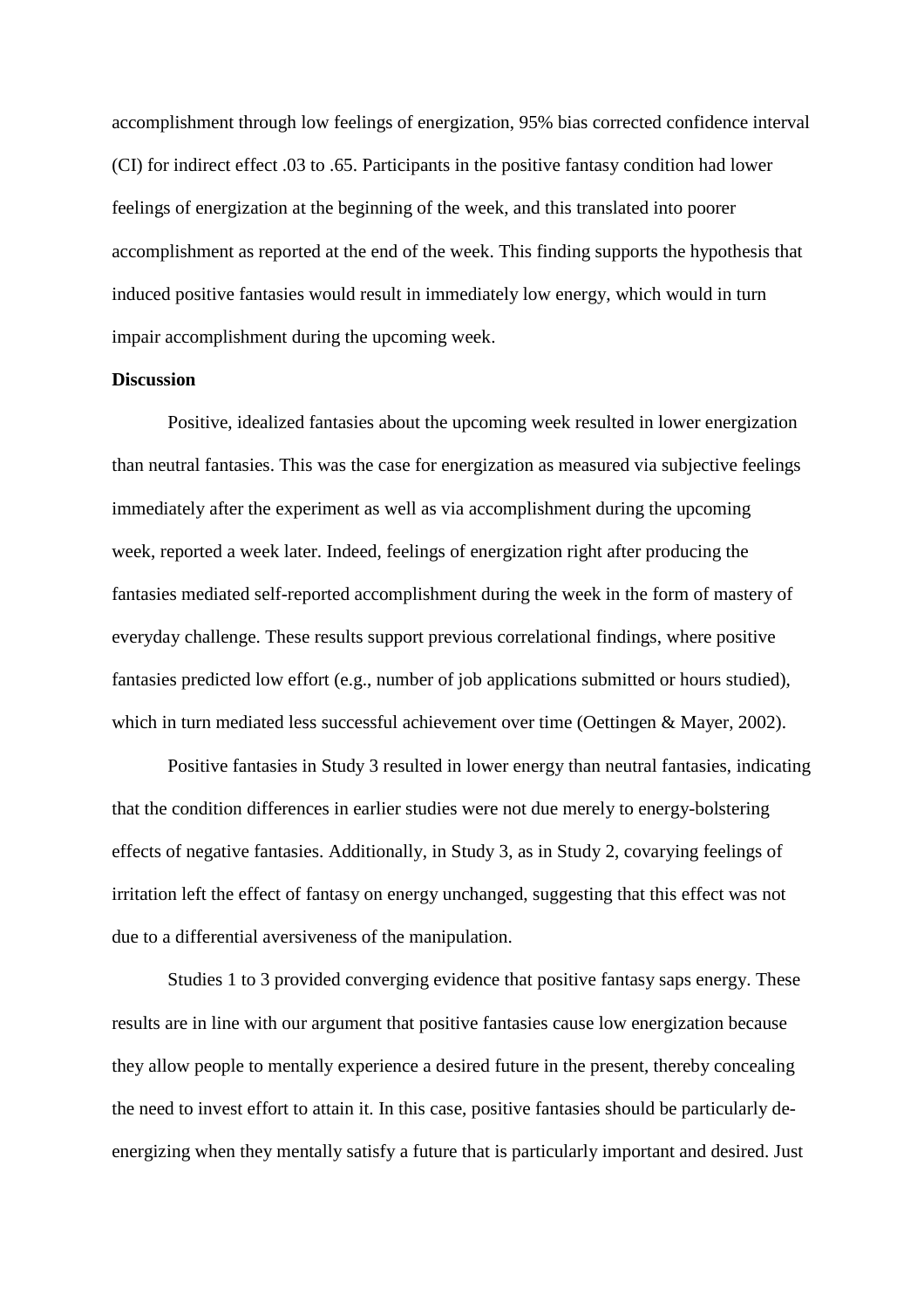as effort is mustered more in pursuit or anticipation of especially desirable outcomes (Eubanks, Wright, & Williams, 2002; Tranel, Fisher, & Fowles, 1982), positive fantasies that permit mental consummation of especially desired ends should result in lower energy than positive fantasies that pertain to less desired ends. Thus, whereas participants' fantasies in Studies 1 to 3 addressed generally desirable futures (an admirable appearance, success in a contest, a wonderful week), in Study 4 we tested whether positive fantasies resulted in particularly low energy when they depicted an especially desired future. Specifically, we measured energization as a function of positive fantasies that did or did not pertain to a currently pressing need state.

#### **Study 4: need-satisfying fantasies**

Needs energize people, and need satisfaction decreases energy expenditure (Atkinson, 1964; Heckhausen, 1991; Hull, 1943). For example, hungry people mobilize energy in order to find food; when their need is satisfied by eating, energy expenditure decreases. Needs also make people find events in the future more or less important and desired. For individuals with a high need for achievement, for example, future academic and professional success represents a particularly desired future. University students are individuals who are generally high in a chronic need for achievement (Franke, Ruiz, Sharkness, DeAngelo & Pryor, 2010), and thus relevant future events are important and desired for them. We hypothesized that in student participants, positive fantasy about successful academic achievement (e.g., earning a good grade on an exam), as it addresses the need for achievement, should decrease their energization.

To test our hypothesis, we looked for a control group where the need for achievement would be temporarily made low, that is, less pressing. We reasoned that needs that are chronically high can become less pressing through contextual conditions. A student's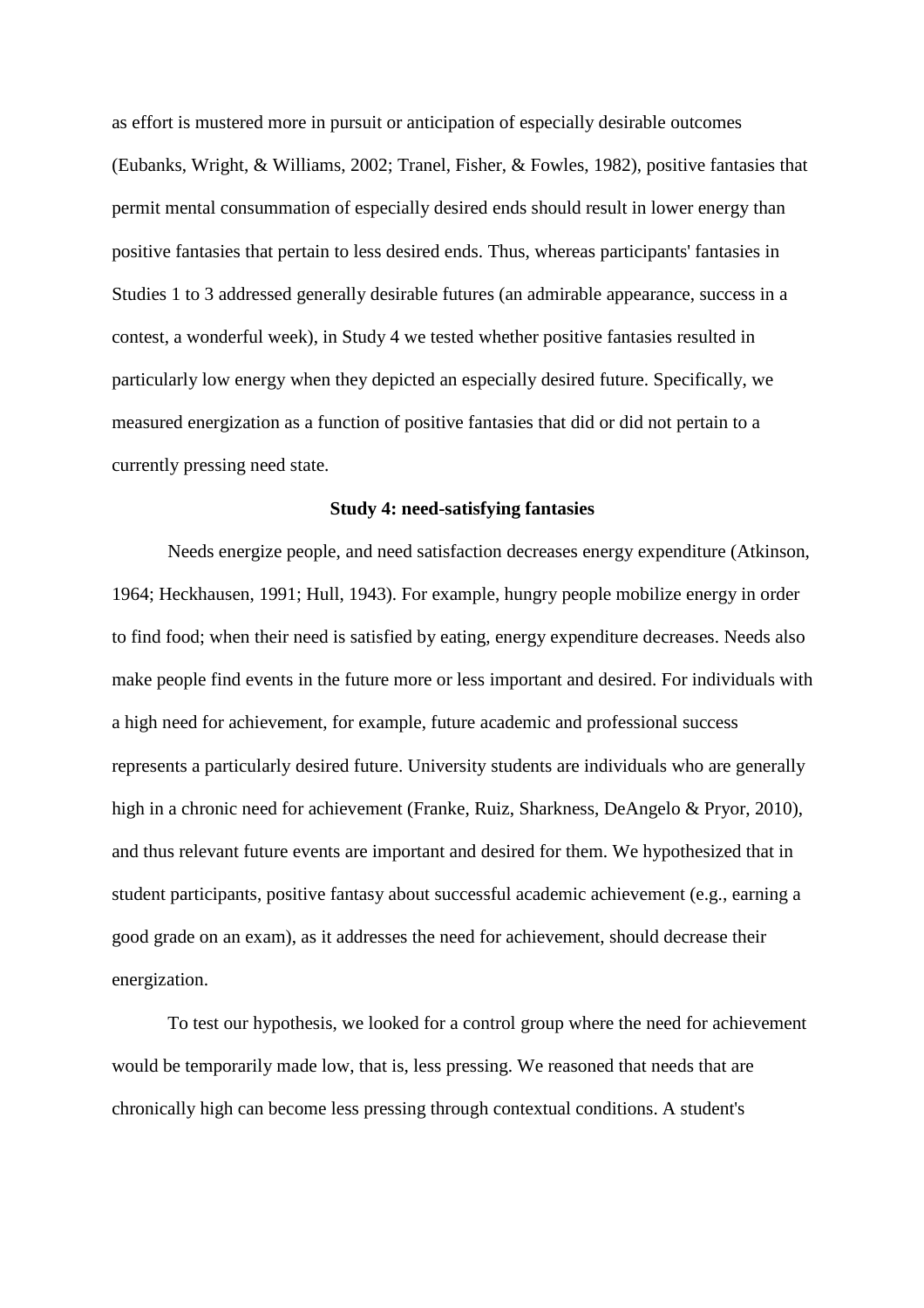chronic need for achievement might become more pressing as she takes an exam, but it might become less pressing when there is an alternative, more pressing need. Hierarchical models of needs (e.g., Kenrick, Griskevicius, Neuberg & Schaller, 2010; Maslow, 1943) posit that before people can attend to satisfying higher-order psychological and social needs (e.g., need for achievement), they must have satisfied their lower-order (e.g., physiological) needs. We used this principle to establish a control group of student participants in which the need for academic achievement would be low, by inducing a lower-order physiological need for water. Specifically, we induced thirst in half of the participants to create a need (for water) that was more pressing than the need for achievement. For these control participants, positive fantasy about academic success should not decrease energy. Rather, positive fantasy that addresses their pressing need  $-$  i.e., about drinking water  $-$  should do so.

In sum, we hypothesized that the effect of positive fantasy on energy would depend on fantasy content and need state. Participants with a high need for achievement (i.e., the need for achievement was allowed to surface, as participants had no need for water) should show a stronger decrease in energy after fantasizing about a good grade than about a drink, because the academic success fantasy rather than the drinking fantasy pertains to their pressing need. This difference should not evince in participants with a low need for achievement (i.e., the need for achievement was silenced as participants had a need for water). For the latter participants (i.e., thirsty control participants) the physiological need is most pressing. Therefore, fantasies about drinking should lead to a stronger decrease in energy for these participants than fantasies about academic success.

Participants in both fantasy conditions in Study 4 visualized positive imagery, albeit about different contents, academic success versus drinking. We wanted to make sure that one content was not more difficult to visualize than the other, because images about contents that are difficult to generate may be evaluated relatively negatively (Petrova & Cialdini, 2005).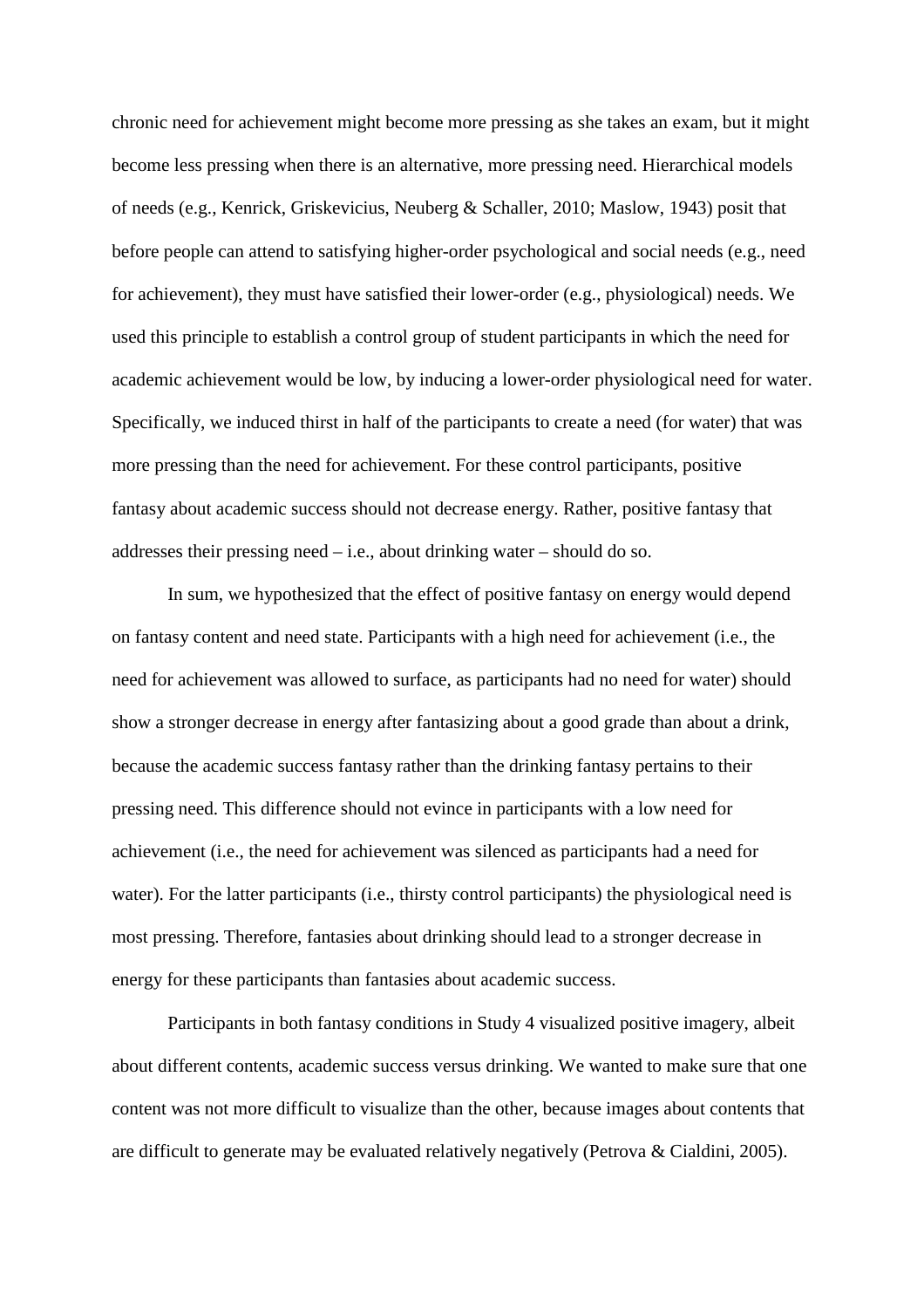We took two steps to address this point. First, rather than having participants generate their own fantasies in response to prompts as in Studies 1 to 3, we prescribed the scenario that they should visualize. This ensured that the academic success versus the drinking fantasy scenarios were depicted in equally positive and detailed terms, and any differences in energy following the fantasy manipulation should not result from a differential ease of visualizing the scenarios. Second, we asked participants to report how easy it was for them to visualize the fantasy, to make certain that there were indeed no differences.

Finally, as in Study 1, our dependent variable was energization as indicated by change in SBP from before to after the fantasy manipulation. We hypothesized that participants high in need for achievement should decrease more in SBP after positive fantasies about academic success than after positive fantasies about drinking, whereas those low in need for achievement (i.e., thirsty) should decrease more after positive fantasies about drinking than about academic success. These differences should not be due to ease of imagination.

#### **Methods**

**Participants.** Participants were 80 American undergraduate students (75% female). They completed the study in partial fulfillment of a course requirement. Their mean age was 19.27 years (*SD*=1.15), ranging from 17 to 24. Participants were told that the study concerned how perception of hidden health characteristics in food may be related to other attitudes and beliefs. They were randomly assigned to one cell of the 2 (achievement need condition: high versus low) X 2 (positive fantasy manipulation: academic success versus drinking) design  $(ns=19-21)$ .

# **Procedure and materials**

Upon signing up for the study, participants were told, "In order to provide a controlled test of the sense of taste, it is very important that you do not eat or drink for at least 4 hours prior to the study." Those who did not meet this criterion were excluded. Unlike in the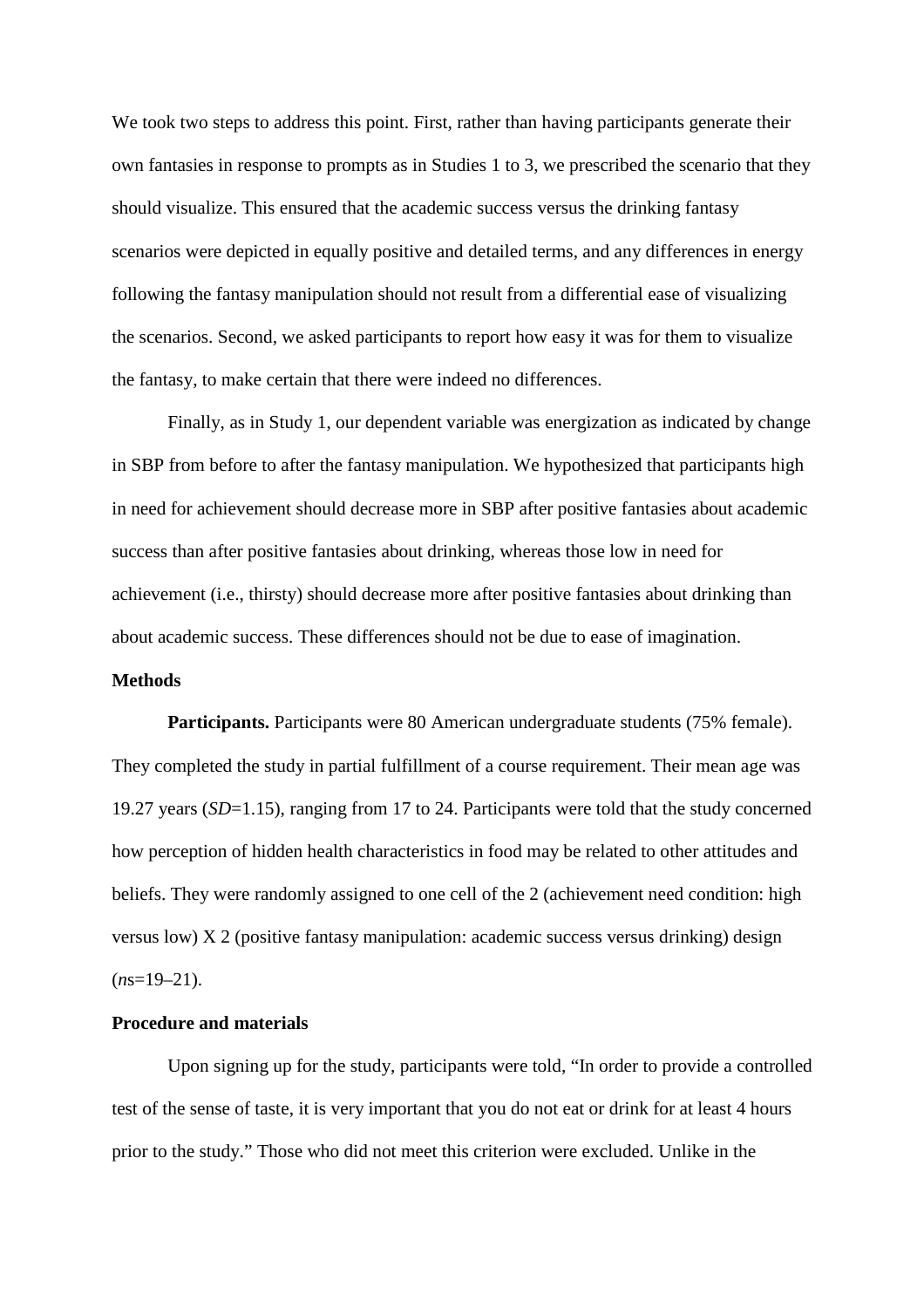previous studies, materials were administered on paper rather than by computer. At the beginning of the study, participants answered several questions about their present food cravings and typical food consumption, to support the premise that the study concerned taste perceptions. Embedded in these questions was a baseline measure of participants' thirst, which they answered by marking a 10-cm line with endpoints labeled *not at all* and *extremely*. When these questions had been completed, an experimenter obtained a baseline SBP measurement on the participant's dominant arm, using an automatic blood pressure monitor with nonconstant oscillometry (Omron70).

**Need manipulation.** Academic achievement is generally a chronically important need for university students (Franke et al., 2010). In order to silence this need in one group of participants, we induced a pressing physiological need: the need for water. We manipulated the need for water (and the resulting thirst) by having participants eat dry salty crackers in the guise of a "Taste Test." Participants were given a plate containing two pieces of sour gummy candy, two pieces of spicy cinnamon candy, one piece of chocolate, and six dry salty crackers. They were asked to eat each food sample slowly and carefully before answering several questions about its taste (e.g., how rich versus bland it tasted, how healthy versus unhealthy). Between food samples, they were asked to eat two crackers to cleanse their palates. The resultant consumption of six dry crackers was intended to heighten thirst. Pretesting and manipulation checks (see below) showed that the induction of thirst was effective. Finally, participants again answered several questions about their present food cravings, including a second measure of thirst.

At this point, the experimenter gave those participants in the high achievement need condition a cup and filled it one-half of the way full with water from a one-liter Fiji bottle. The experimenter told each participant, "You can drink some water now if you want to. Drink as much as you want and let me know if you want more, but don't go on to the rest of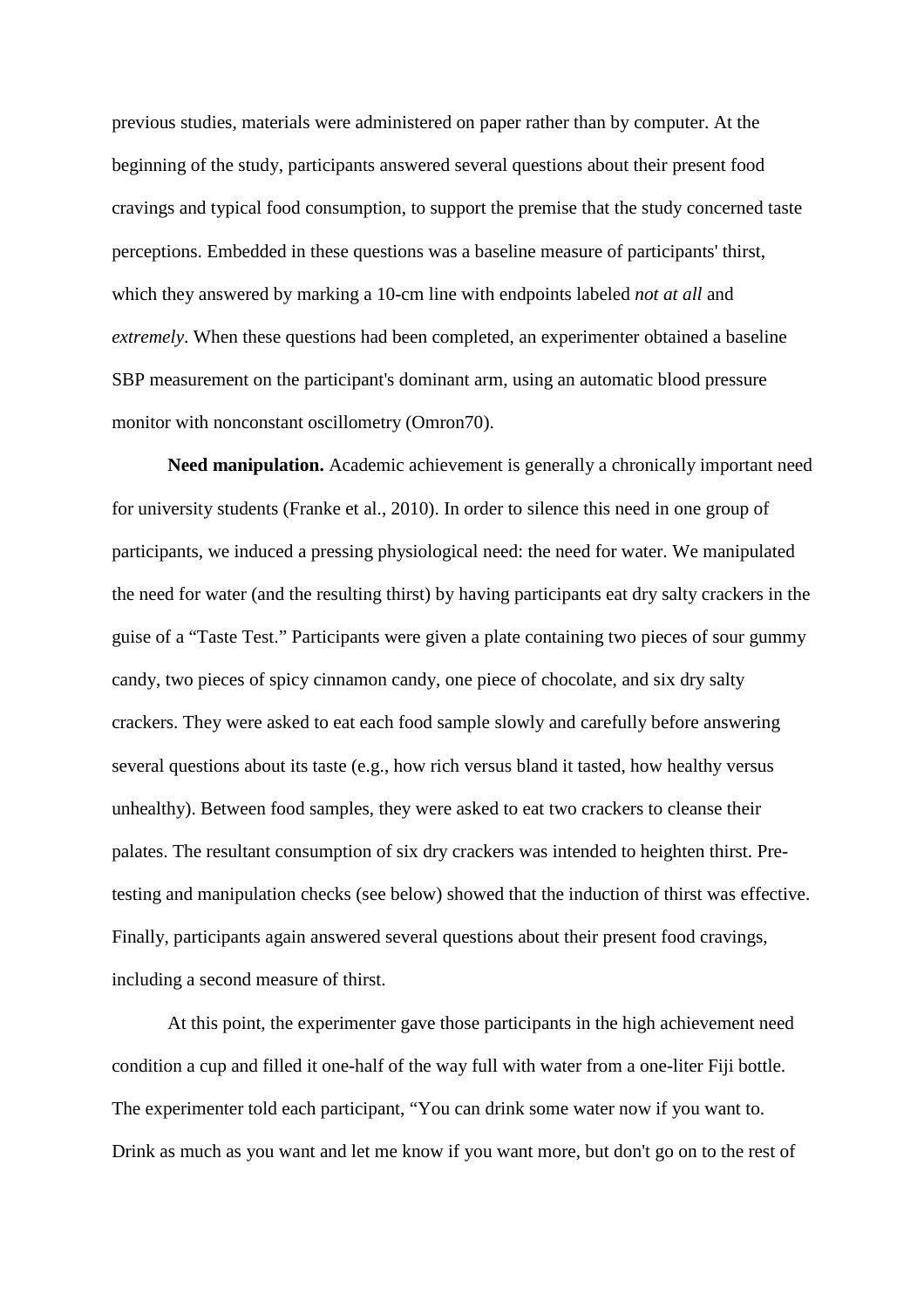the questionnaire until you're finished drinking." Participants who asked for more water were given additional half-glasses until they indicated they had had enough, at which point their glass was discarded and they went on to the fantasy measure. Participants drank between onequarter and two glasses of water. Participants in the low achievement need condition were kept thirsty. These participants were not offered water, and went directly from the taste test manipulation to the fantasy manipulation.

#### **Positive fantasy manipulation.** Participants were told that they would read a

description of a situation, and should imagine themselves in the situation, following their

thoughts and images in vivid detail. In the positive fantasies about academic success

condition, the description read:

You're in class at school and the TA hands back your last exam. You pick up the exam and see that you got an A. It feels richly deserved and wonderfully satisfying. You bask in the feeling for a moment, barely pausing for breath. Mmmm…how great. Your whole demeanor feels full of pride. You can't think of anything more fantastic.

In the positive fantasies about drinking condition, the description read:

You're in a restaurant and the waitress brings you a big glass of ice water. You pick up the cup and drink the water. It tastes cool and refreshing and is wonderfully satisfying. You drink the whole cup down, barely pausing for breath. Mmmm…how thirst-quenching. Your whole mouth feels cleaner and cooler. You can't think of anything more delicious.

After completing the manipulation and answering a few brief questions about it (see below), participants verbally notified the experimenter, and the post-fantasy SBP measurement was taken. The change in SBP from pre- to post-fantasy measurement was our dependent variable.

#### **Control variable: ease of imagining.** Immediately after the fantasy manipulation,

ease of imagining was measured with six items taken from Petrova and Cialdini (2005). The

first three items were: "Were you able to imagine this situation?" "How easy was it to

imagine this situation?" and "How long did it take you to create the mental image?" The 9-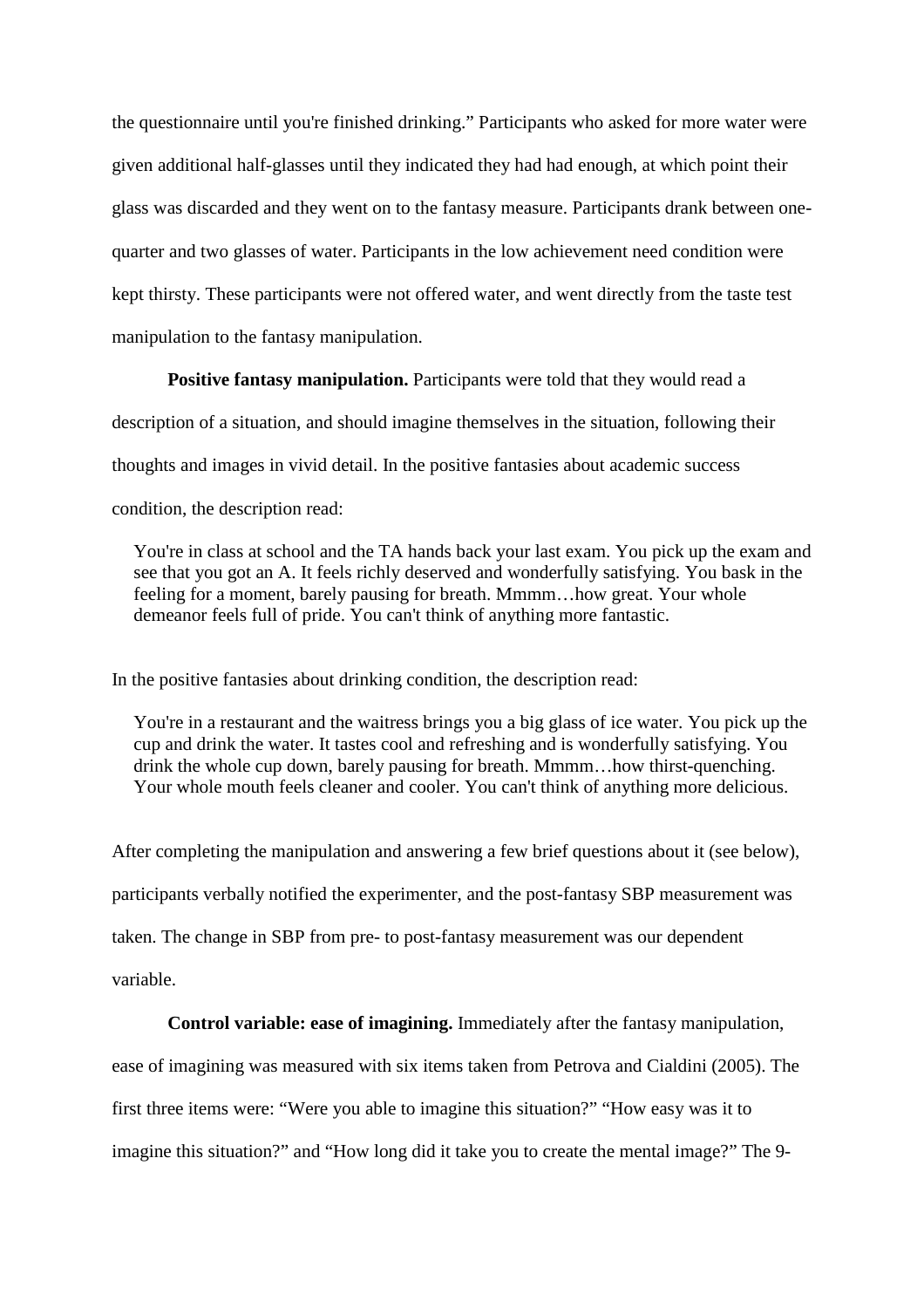point response scales were labeled 1 (*definitely no*) to 9 (*definitely yes*), 1 (*extremely easy*) to 9 (*extremely difficult*), and 1 (*very little time*) to 9 (*very much time*), respectively; we reversecoded the latter two items. Participants were also asked to rate the mental images they created on three additional 9-point scales, labeled *vague* to *vivid and clear*; *not dynamic* to *alive and dynamic*; and *not detailed* to *detailed*. We calculated the mean of the six items (α=.80).

# **Results**

**Manipulation check.** A paired-samples t-test on the thirst ratings before and after the taste test manipulation showed that participants increased in thirst,  $t(79)=7.55$ ,  $p<.001$ (*Mbefore*=5.66, *SD*=1.79 versus *Mafter*=7.18, *SD*=1.40). Participants in the high achievement need condition were allowed to drink as much water as they wanted before continuing to the fantasy measure, so they should not have been thirsty anymore. Participants in the low achievement need condition were kept thirsty, so that the need for water would be more pressing than the need for achievement.

**Energization.** Mean SBP prior to the fantasy manipulation was 120.81 mmHg, and change in SBP from before to after the positive fantasy manipulation ranged from −28 to 32 mmHg (*M*=−3.24 mmHg, *SD*=8.29). We used an ANOVA predicting SBP change from need condition and fantasy condition. There were no main effects of need condition, *F*(1, 76)=1.40, *p*=.24, or fantasy condition, *F*(1, 76)<1, but a need by fantasy interaction, *F*(1,  $76$ =7.80,  $p<.01$ ,  $\eta^2$ =.093.

Estimated marginal means are depicted in Fig. 1. As hypothesized, participants in the high achievement need condition had a larger decrease in SBP when they fantasized about an idealized academic success scenario (*M*=−7.11 mmHg, *SE*=1.83) than about an idealized drinking scenario (*M*=−1.62 mmHg, *SE*=1.74), *t*(38)=2.31, *p*<.03. Isolating participants by condition and performing paired-samples t-tests on the SBP change measures showed that the SBP decrease only reached significance when high achievement need participants fantasized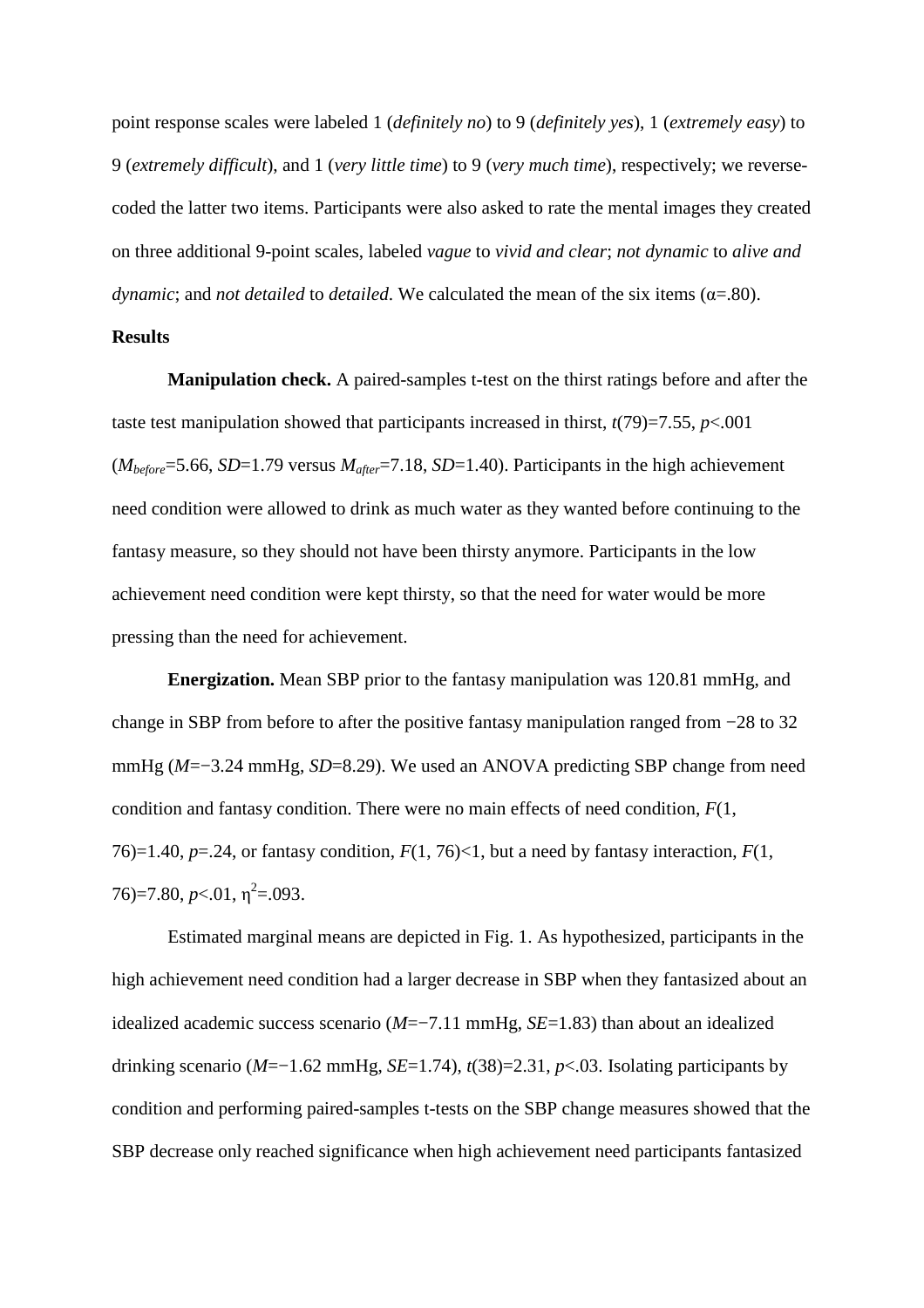about academic success,  $t(18)=3.91$ ,  $p=.001$ , and not when they fantasized about drinking, *t*(20)=1.05, *p*=.31.

On the other hand, participants in the low achievement need condition (i.e., those who were thirsty) tended to have a larger decrease in SBP when they fantasized about an idealized drinking scenario (*M*=−4.50 mmHg, *SE*=1.79) than about an idealized academic success  $(M=0.00 \text{ mmHg}, SE=1.79)$ ,  $t(38)=1.68$ ,  $p=.10$ . Isolating participants by condition showed that SBP only decreased when low achievement need (thirsty) participants fantasized about drinking,  $t(19)=2.50$ ,  $p=.02$ , and not when they fantasized about academic success,  $t(19) < 1<sup>3</sup>$ That is, the effect of positive fantasy on low energy depended on need state; positive fantasies only decreased energy when they pertained to a currently pressing need.

# **Ease of imagining as alternative explanation**

There were neither main nor interaction effects predicting ease of imagining, *F*s<1 (overall  $M=7.18$ ,  $SD=1.22$ ). Thus we can be confident that differences in SBP change were not due to differential ease of generating imagery in the fantasy conditions.

#### **Discussion**

 $\overline{a}$ 

Positive fantasies resulted in lowered energization when they pertained to a currently pressing need. For university students, academic achievement is consistently one of the most important needs (Franke et al., 2010). In line with this finding, student participants were less energized as indexed by SBP following positive fantasies about receiving a high exam grade than about consuming water. Indeed, only academic success fantasies significantly decreased

 $3$  Given that academic achievement is a chronic need for students, readers might wonder why fantasies about idealized academic achievement did not always produce a decrease in SBP. Although the mean SBP change for participants in the low academic need condition who fantasized about idealized academic success was 0, it ranged from −11 to 32 mmHg. We looked at the correlation between SBP change and ratings of thirst after the taste test for these participants, and found that higher thirst predicted less decrease (or more increase) in SBP, *r*(18)=−.31. This was not the case for thirsty participants who had to fantasize about idealized drinking, *r*(18)=−.02. Although neither correlation reaches significance, their difference in magnitude suggests that in those participants for whom the need for drinking was very strong, the need for academic achievement may have been temporarily completely obscured, leading the fantasies about idealized academic success to produce no decrease (or an increase) in SBP. However, in those participants for whom the need for drinking was less strong (even though they were made thirsty), the need for academic achievement may not have been completely obscured, and the idealized academic achievement fantasy still decreased SBP.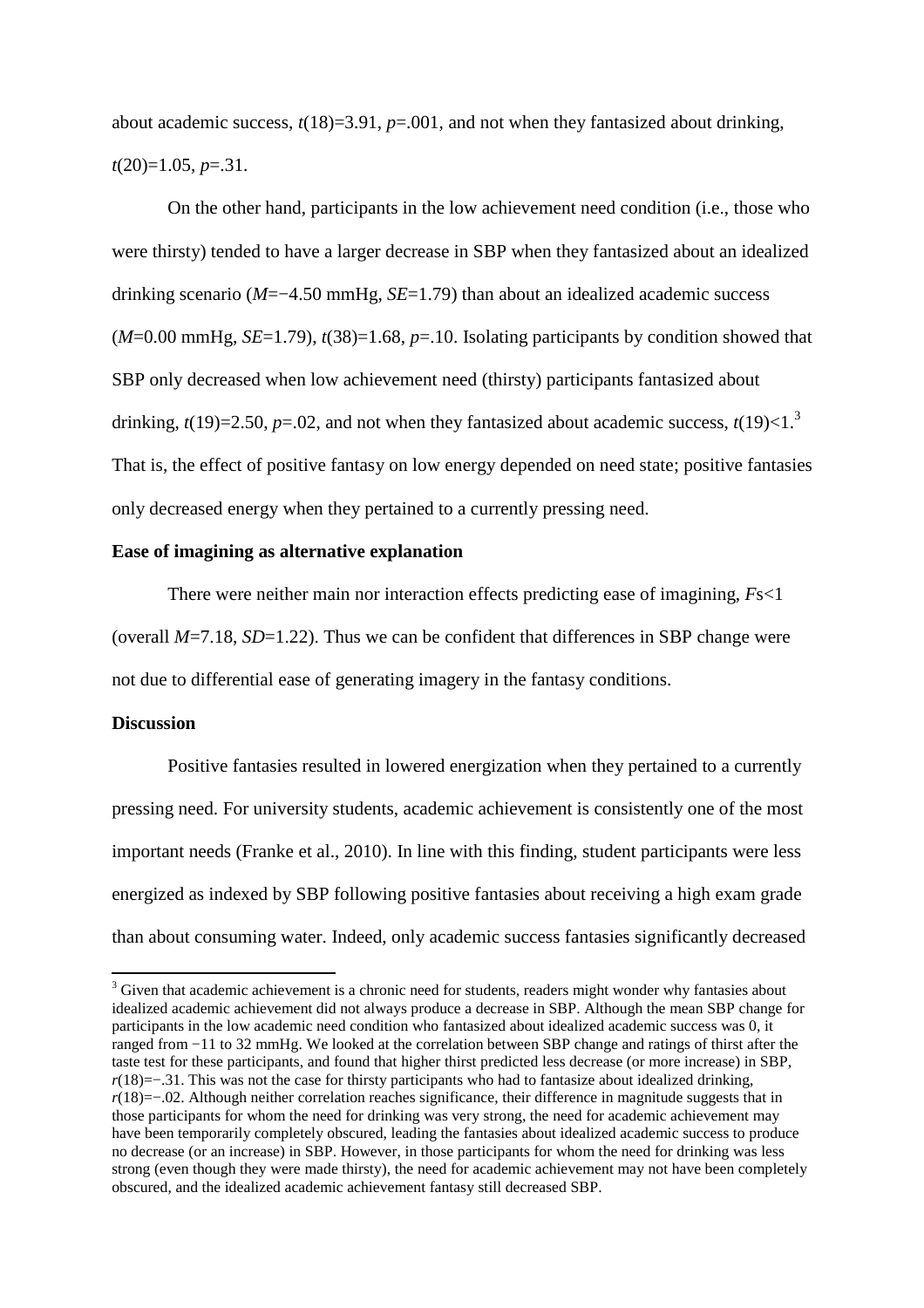SBP for participants high in achievement need. However, this finding was not observed when the need for achievement was silenced by inducing a more pressing need: the need for water. For these low achievement need participants, only positive fantasies about drinking decreased SBP.

Study 4 lends additional support to the argument that fantasy effects on energy are not due to differential ease or difficulty of the manipulation itself. Participants in both conditions were told what to imagine rather than fantasizing in response to prompts, meaning that they did not have to create their own mental imagery. Moreover, ease of imagining was measured, and showed no effect of the manipulation. It was not the ease of generating positive fantasy imagery that dampened energization. Rather, positive fantasy allowed people to mentally experience a desired future in the present, thereby yielding low energy to pursue it in reality.

## **General Discussion**

In four experiments positive fantasies about an idealized future resulted in low energization. In Study 1, energization was measured physiologically, via SBP. Participants who had to generate positive fantasies about wearing high-heeled shoes were less energized than participants who had to generate fantasies that questioned the glamor of wearing highheeled shoes. Indeed, participants in the positive fantasy condition showed decreased SBP, whereas those in the questioning fantasy condition sustained their blood pressure. Study 2 conceptually replicated this effect, measuring subjective feelings. Participants who had to produce positive fantasies about success in an essay contest reported feeling less energized than those who produced negative fantasies.

In Study 3, energization was measured via subjective feelings and self-reported accomplishments. Participants who had to generate positive fantasies about the upcoming week had lower immediate feelings of energization than participants who had to merely record their fantasies about the upcoming week. Immediate feelings of low energization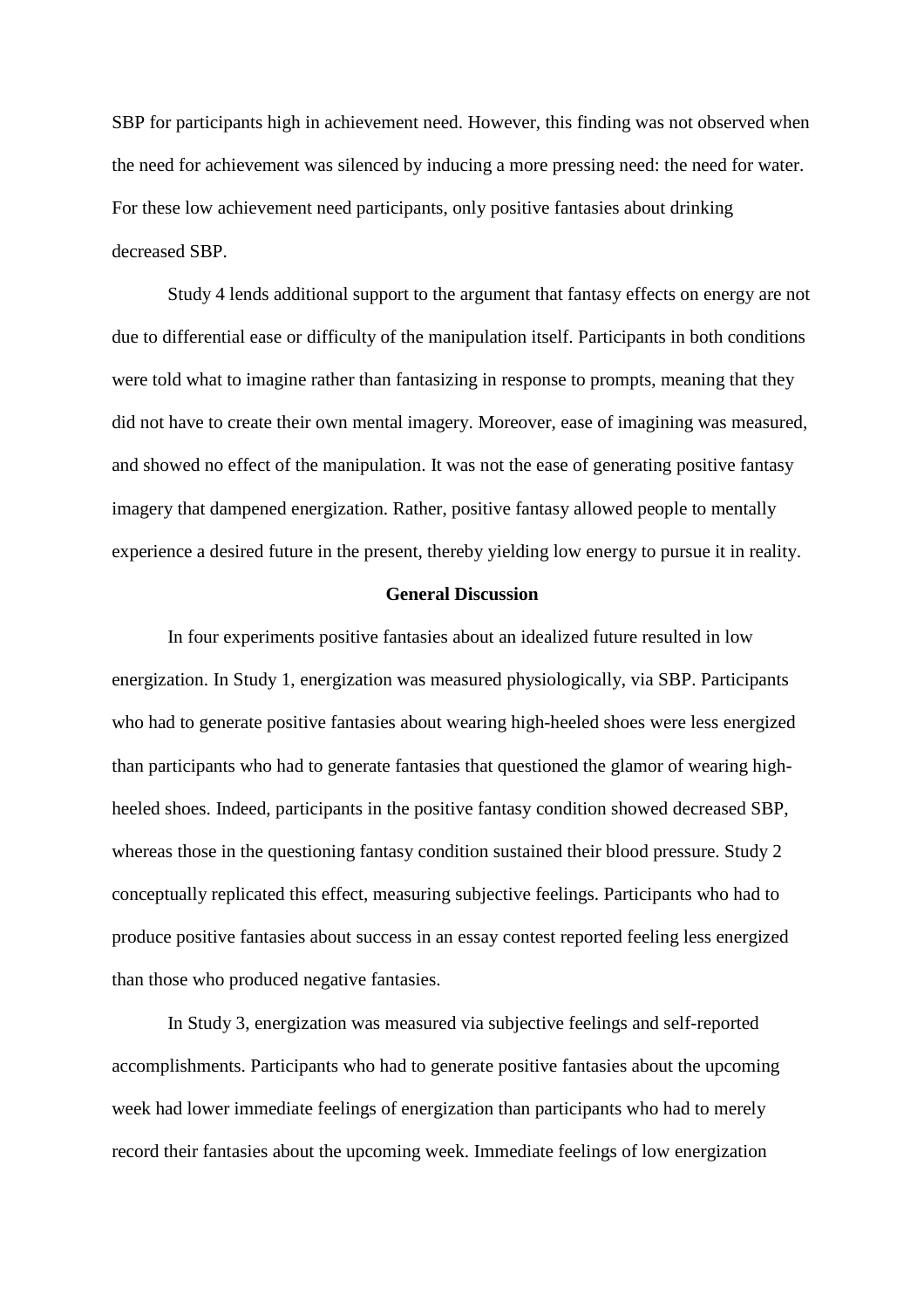instilled by positive rather than neutral fantasies had a sustained impact: they resulted in poorer accomplishment in terms of lower mastery of everyday challenge, as reported at the end of the week. Poorer accomplishment in positive fantasy participants was mediated by feelings of low energization right after the experiment.

Finally, Study 4 indicated that positive fantasy effects on energy apply particularly when the fantasies pertain to a pressing need. We supplanted the need for achievement in one of two groups of student participants, and had them positively fantasize about academic success or about drinking. Only the fantasy that addressed the presently pressing need resulted in a decrease in SBP: a high exam grade for participants in whom the need for achievement was allowed to surface because they were not thirsty, consuming water for those in whom the need for achievement was superseded by the need for water.

We utilized several indicators to address the possibility that the positive fantasy manipulations were easier or less aversive than the control fantasy manipulations. If the positive imagery were easier to generate, participants should have spent less time doing so; if it were less aversive, they should have spent more time doing so. However, time spent on the manipulation did not differ when it was measured in Study 2. Measuring and statistically adjusting for feelings of irritation after the manipulation did not change the results in Studies 2 and 3, suggesting that the control and fantasy manipulations were not differentially aversive. Finally, participants in Study 4 reported no differences in the ease of imagining either version of the manipulation. It seems that fantasy effects on energy are not merely side effects of the manipulation itself.

The present experiments support a causal relationship between positive fantasies about desired futures and low energy devoted to their realization. These findings build on previous research, which has either used correlational designs with self-rated positivity of fantasiesas a predictor (Oettingen & Mayer, 2002; Oettingen &Wadden, 1991), or has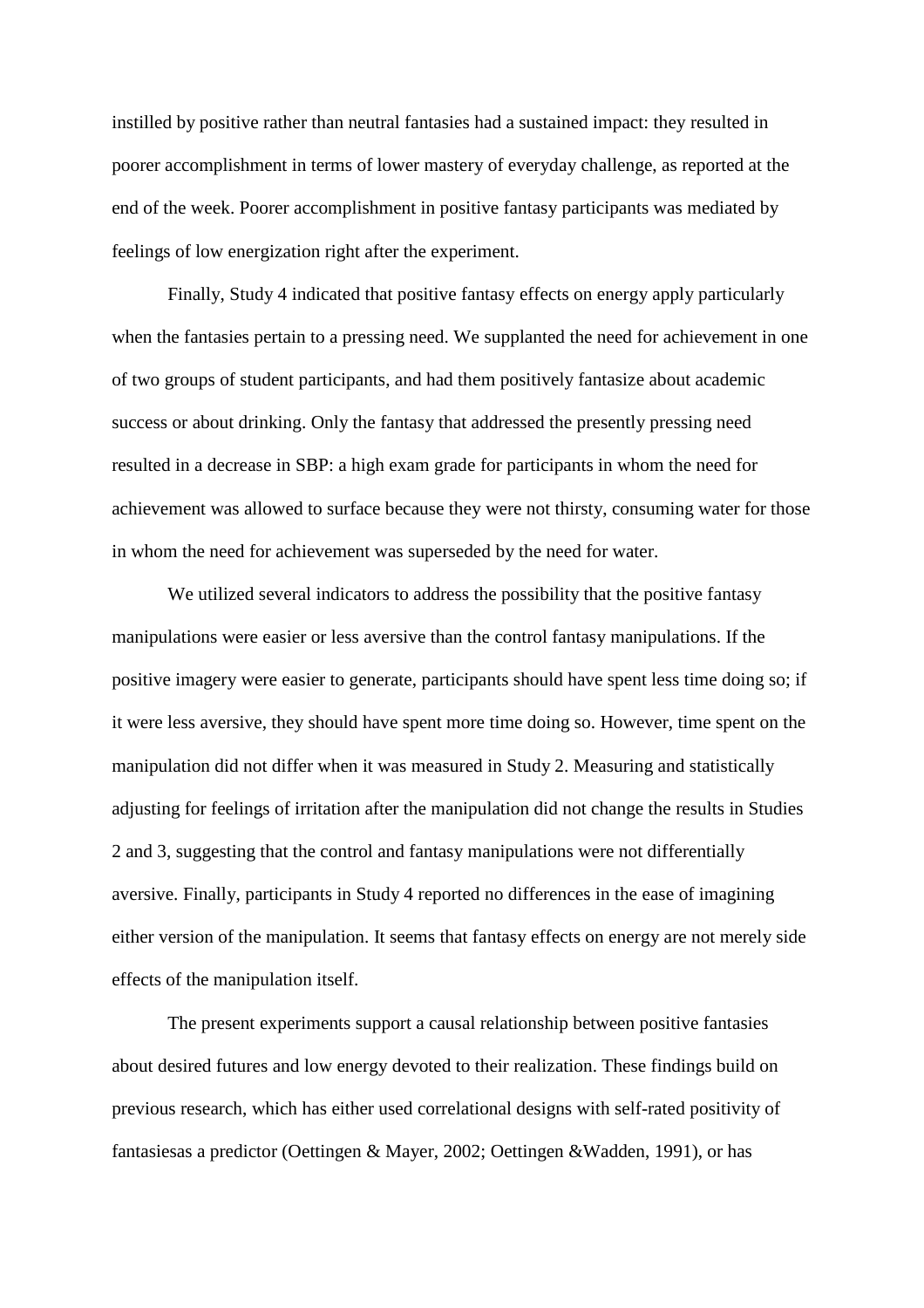induced positive mental images in participants pre-selected for individual differences (Langens & Schmalt, 2002; Showers, 1992; Spencer & Norem, 1996). These findings indicate that engaging in fantasies that depict an idealized future, even during a brief experimental manipulation, has a detrimental effect on energization. Although future research might address whether this pattern is accentuated for certain groups of people (those high in fear of failure, defensive pessimists, etc.), our findings held for student participants in general.

To date, research has largely focused on factors that increase energization rather than on those that decrease it. For example, SBP is increased by evaluation from a high-status other (Wright, Killebrew & Pimpalapure, 2002), induced positive mood while working on a difficult task or induced negative mood while working on an easy task (Gendolla & Krüsken, 2002), completing a difficult task prior to a similar easy one (Wright & Penacerrada, 2002), or the combination of high ego-involvement with task difficulty (Gendolla & Richter, 2006). The present studies found that positive fantasies decreased energy more than questioning, negative, or neutral fantasies. Thus, future research on energy and achievement might address other factors that decrease energy, in addition to factors that increase it.

Previous research indicated that needs influence the content of people's thoughts and mental images (McClelland, Clark, Roby, & Atkinson, 1949). For example, as hunger increased, people were more likely to generate stories where food was the central theme and where the need for food was mentioned (Atkinson & McClelland, 1948). However, these early studies did not speak to the effect of such fantasies on energy to address the need. In the present Study 4, positive fantasies that depicted satisfaction of a pressing need resulted in low energy. Fantasies that depict need satisfaction as uncertain or as hindered by obstacles should be experienced less positively, but may muster the energy needed to address the deficit. On the other hand, when needs cannot be satisfied in actuality (such as when thirsty people are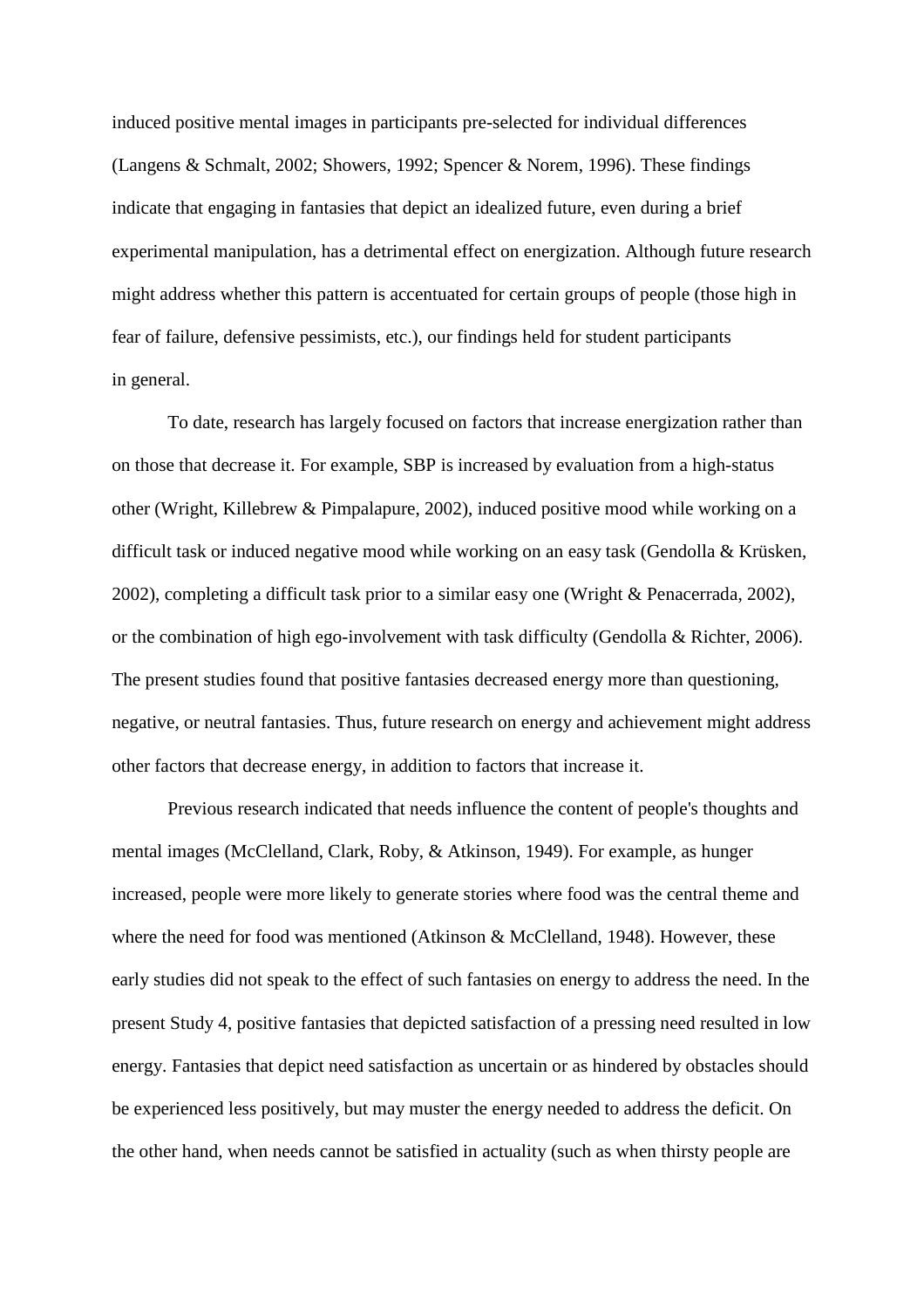not given an opportunity to obtain water), satisfying them in fantasy may be adaptive in terms of decreasing arousal so that one can focus on immediate tasks. It is interesting to note that Freud (1923/1961) made a similar suggestion, proposing that the energy of the id (basic, primitive instincts) could be discharged either through consummatory actions or through fantasy, which would be experienced as pleasurable.

Although positive fantasy hampers subjective feelings of energization like excitement and enthusiasm, it can elevate low-energy positive affect — feelings like relaxation and contentment (e.g., Mellalieu, Hanton, & Thomas, 2009; Sheldon & Lyubomirsky, 2006; Tiggemann, Polivy, & Hargreaves, 2009). Thus, when relaxation is the aim, positive fantasy is beneficial. For example, induced visions of future success are successfully used to counteract anxiety and stress in a variety of patient groups, including people being treated for eating disorders (Shapiro et al., 2008), children with anxiety disorders (Wilde, 2008), and pregnant women at risk of early delivery (Jallo, Bourguignon, Taylor, & Utz, 2008). However, because effortful pursuits require energy and action, positive fantasies are disadvantageous for achievement of such pursuits.

Future research should investigate the level of task difficulty and required energy that modulates the detrimental effects of positive fantasies on achievement. In simple tasks requiring little energy, positive fantasies may actually increase achievement, simply by making easy action and outcomes mentally accessible. For example, this was the case for such easy tasks as returning a pre-paid postcard or accepting a free trial of cable television (Gregory, Cialdini, & Carpenter, 1982). Manipulating task difficulty would also provide insight into whether positive fantasies affect the level of justified energy (i.e., the amount of energy people are willing to exert) as well as the level of mobilized energy. These constructs have been distinguished in studies based on motivation intensity theory (Brehm & Self, 1989), which find that mobilized energy may diverge from justified energy, depending on the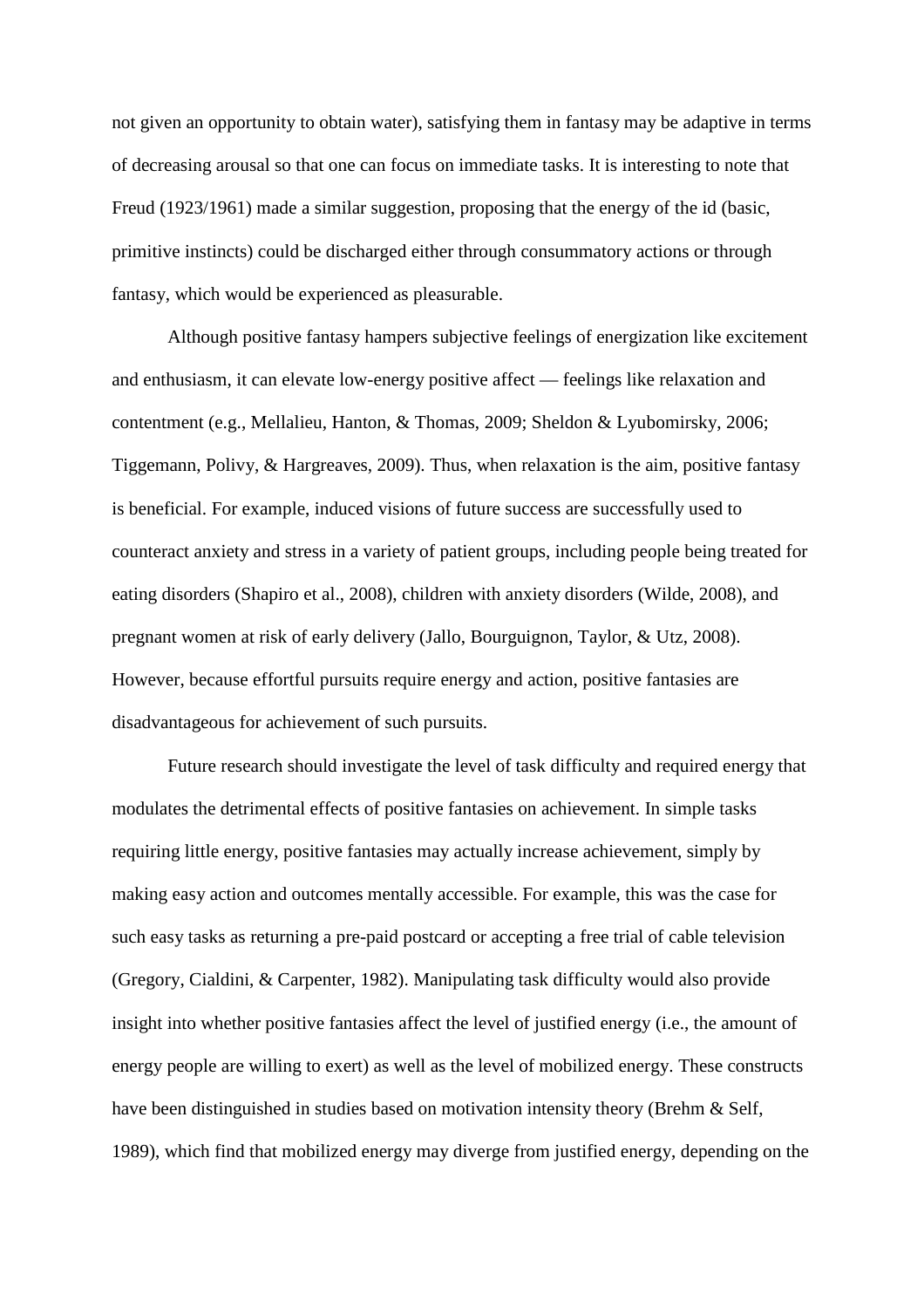difficulty of the task (Wright, 2008). Following this line of reasoning, the present studies cannot speak to whether positive fantasies change the level of energy that people would be willing to exert, because the present studies left task difficulty unspecified. It may be that by allowing the mental enjoyment of a desired future, positive fantasy leaves people willing to exert less effort in pursuit of this future, as well as with relatively little energy mobilized. Future research could shed light on these questions.

Generally speaking, energy facilitates the accomplishment of difficult tasks. The present four studies indicate that positive fantasies about an idealized future diminish energy, which should hamper achievement on such tasks. Although it is tempting to believe that simple positive visions can engender actual success, this belief is not always justified. Instead of promoting achievement, positive fantasies will sap job-seekers of the energy to pound the pavement, and drain the lovelorn of the energy to approach the one they like. Fantasies that are less positive – that question whether an ideal future can be achieved, and that depict obstacles, problems, and setbacks – should be more beneficial for mustering the energy needed to attain actual success.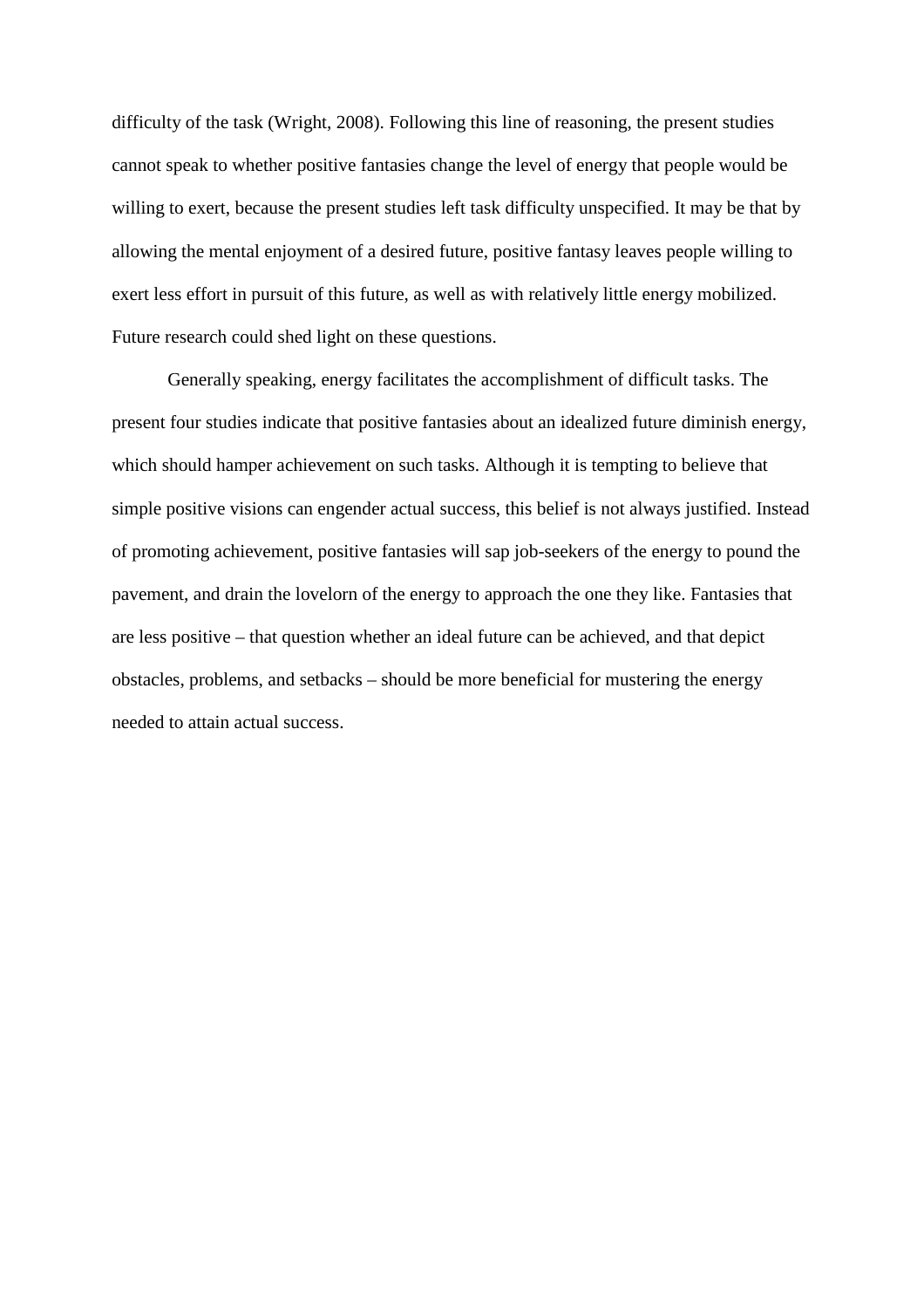#### References

Atkinson, J. W. (1964). *An introduction to motivation.* Oxford, England: Van Nostrand.

- Atkinson, J. W., & McClelland, D. C. (1948). The projective expression of needs. II. The effect of different intensities of the hunger drive on thematic apperception. *Journal of Experimental Psychology, 38,* 643−658.
- Brehm, J. W., & Self, E. A. (1989). The intensity of motivation. In M. R. Rosenzweig, & L.W. Porter (Eds.), *Annual Review of Psychology, 40.* (pp. 109−131) Palo Alto, CA: Annual Reviews.
- Brownley, K. A., Hurwitz, B. E., & Schneiderman, N. (2000). Cardiovascular Psychophysiology. In J. T. Cacioppo, L. G. Tassinary, & G. G. Berntson (Eds.), *Handbook of Psychophysiology* (pp. 224−264). (2nd ed.). New York: Cambridge University Press.
- Brunstein, J. C., & Gollwitzer, P. M. (1996). Effects of failure on subsequent performance: The importance of self-defining goals. *Journal of Personality and Social Psychology, 70,* 395−407.
- Cannon, W. B. (1915). *Bodily changes in pain, hunger, fear and rage: An account of recent researches into the function of emotional excitement.* New York: Appleton.
- Duffy, E. (1934). Emotion: An example of the need of reorientation in psychology. *Psychological Review, 41,* 184−198.
- Duffy, E. (1957). The psychological significance of the concept of "Arousal" or "Activation". *Psychological Review, 64,* 265−275.
- Duffy, E. (1962). *Activation and behavior.* Oxford, England: Wiley.
- Dweck, C. S., Chiu, C., & Hong, Y. (1995). Implicit theories and their role in judgments and reactions: A world from two perspectives. *Psychological Inquiry, 6,* 267−285.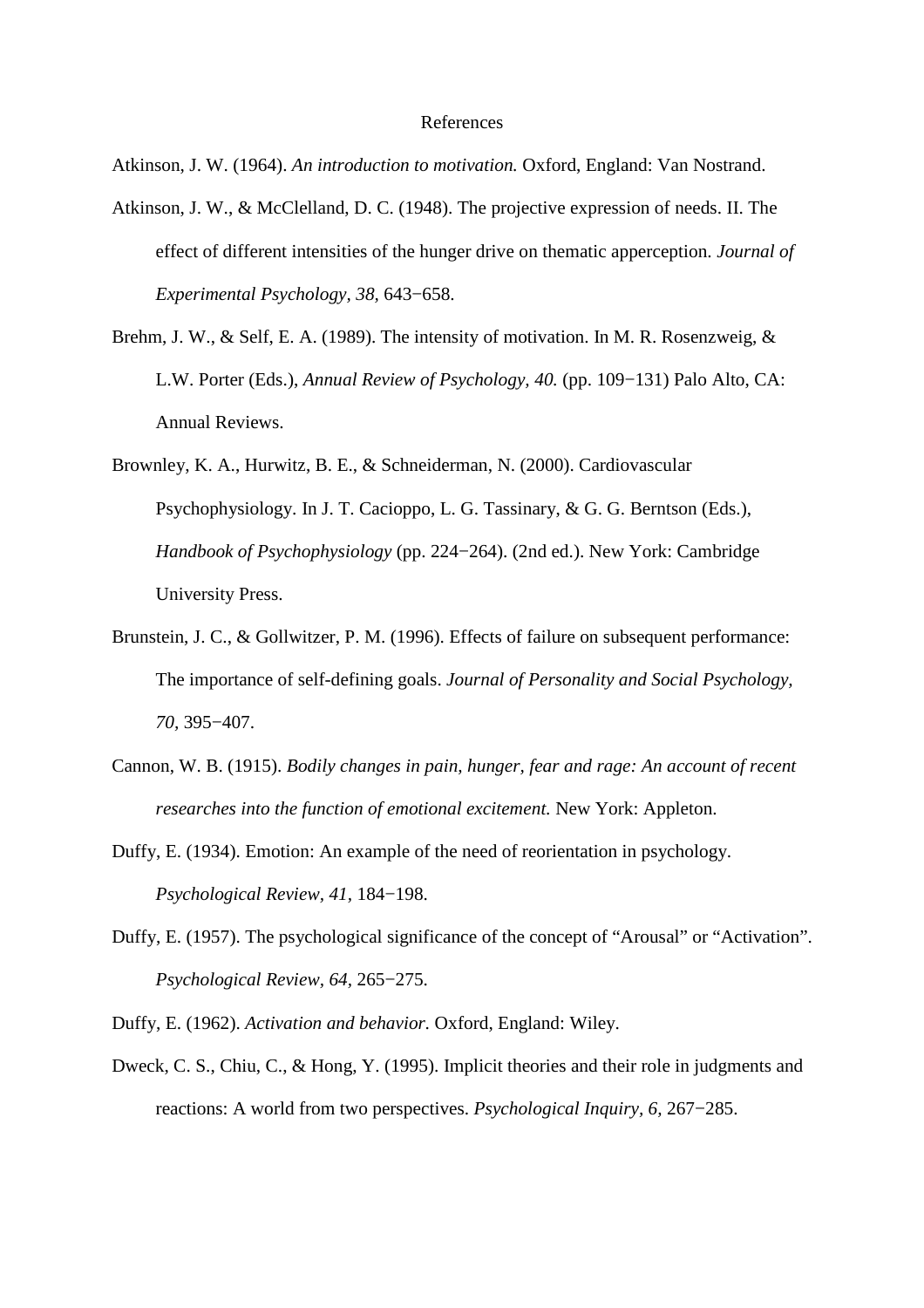- Dweck, C. S., & Leggett, E. L. (1988). A social-cognitive approach to motivation and personality. *Psychological Review, 95,* 256−273.
- Elliot, A. J. (2006). The hierarchical model of approach-avoidance motivation. *Motivation and Emotion, 30,* 111−116.
- Eubanks, L., Wright, R. A., & Williams, B. J. (2002). Reward influence on the heart: Cardiovascular response as a function of incentive value at five levels of task demand. *Motivation and Emotion, 26,* 139−152.
- Franke, R., Ruiz, S., Sharkness, J., DeAngelo, L., & Pryor, J. (2010). *Findings from the 2009 administration of the College Senior Survey (CSS): National aggregates.* Los Angeles: Higher Education Research Initiative.

Freud, S. (1923/1961). *The ego and the id.* New York: W. W. Norton & Co.

- Gendolla, G. H. E., & Krüsken, J. (2002). The joint effect of informational mood impact and performance-contingent consequences on effort-related cardiovascular response. *Journal of Personality and Social Psychology, 83,* 271−283.
- Gendolla, G. H. E., & Richter, M. (2006). Ego-involvement and the difficulty law of motivation: Effects on performance-related cardiovascular response. *Personality and Social Psychology Bulletin, 32,* 1188−1203.
- Gregory, W. L., Cialdini, R. B., & Carpenter, K. M. (1982). Self-relevant scenarios as mediators of likelihood estimates and compliance: Does imagining make it so? *Journal of Personality and Social Psychology, 43,* 89−99.

Heckhausen, H. (1991). *Motivation and action.* New York: Springer-Verlag Publishing.

Hong, Y., Chiu, C., Dweck, C. S., Lin, D. M., & Wan, W. (1999). Implicit theories, attributions, and coping: A meaning system approach. *Journal of Personality and Social Psychology, 77,* 588−599.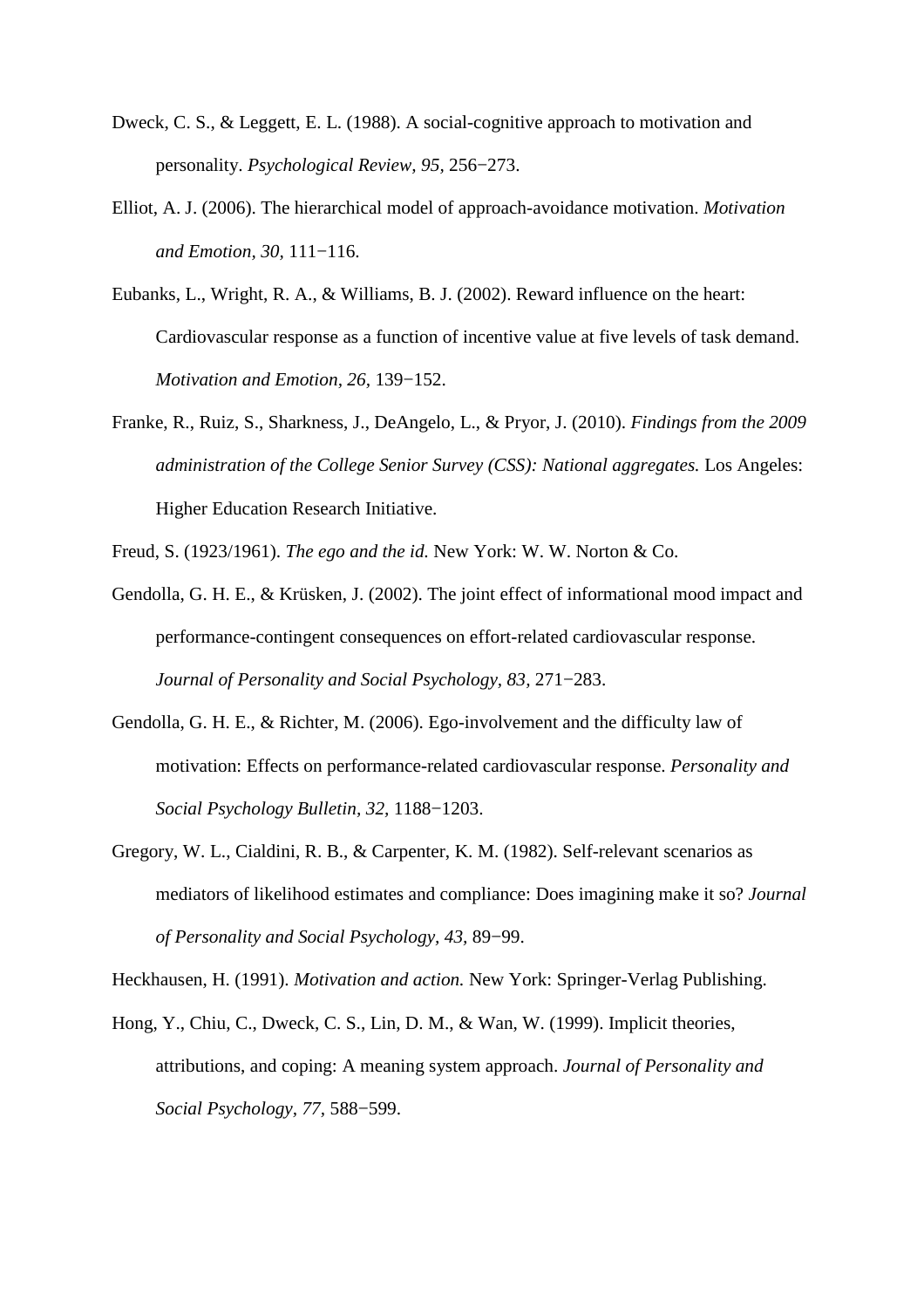- Hull, C. L. (1943). *Principles of behavior: An introduction to behavior theory.* Oxford, England: Appleton-Century.
- Jallo, N., Bourguignon, C., Taylor, A. G., & Utz, S. W. (2008). Stress management during pregnancy: Designing and evaluating a mind-body intervention. *Family & Community Health, 31,* 190−203.
- Kaiser, S. B. (1996). *The social psychology of clothing: Symbolic appearances in context.* New York: Fairchild.
- Kenrick, D. T., Griskevicius, V., Neuberg, S. L., & Schaller, M. (2010). Renovating the pyramid of needs: Contemporary extensions built upon ancient foundations. *Perspectives on Psychological Science, 5,* 292−314.
- Klinger, E. (1975). Consequences of commitment to and disengagement from incentives. *Psychological Review, 82,* 1−25.
- Klinger, E. (1990). *Daydreaming: Using waking fantasy and imagery for self-knowledge and creativity.* Los Angeles: Tarcher.
- Klinger, E. (1996). The contents of thoughts: Interference as the downside of adaptive normal mechanisms in thought flow. In J. A. Singer, & P. Salovey (Eds.), *At Play in the Fields of Consciousness: Essays in Honor of Jerome L. Singer* (pp. 29−50). Hillsdale, NJ: Lawrence Erlbaum Associates, Inc.
- Langens, T. A., & Schmalt, H. (2002). Emotional consequences of positive daydreaming: The moderating role of fear of failure. *Personality and Social Psychology Bulletin, 28,* 1725−1735.
- Markman, K. D., & McMullen, M. N. (2003). A reflection and evaluation model of comparative thinking. *Personality and Social Psychology Review, 7,* 244−267.

Maslow, A. H. (1943). A theory of human motivation. *Psychological Review, 50,* 370−396.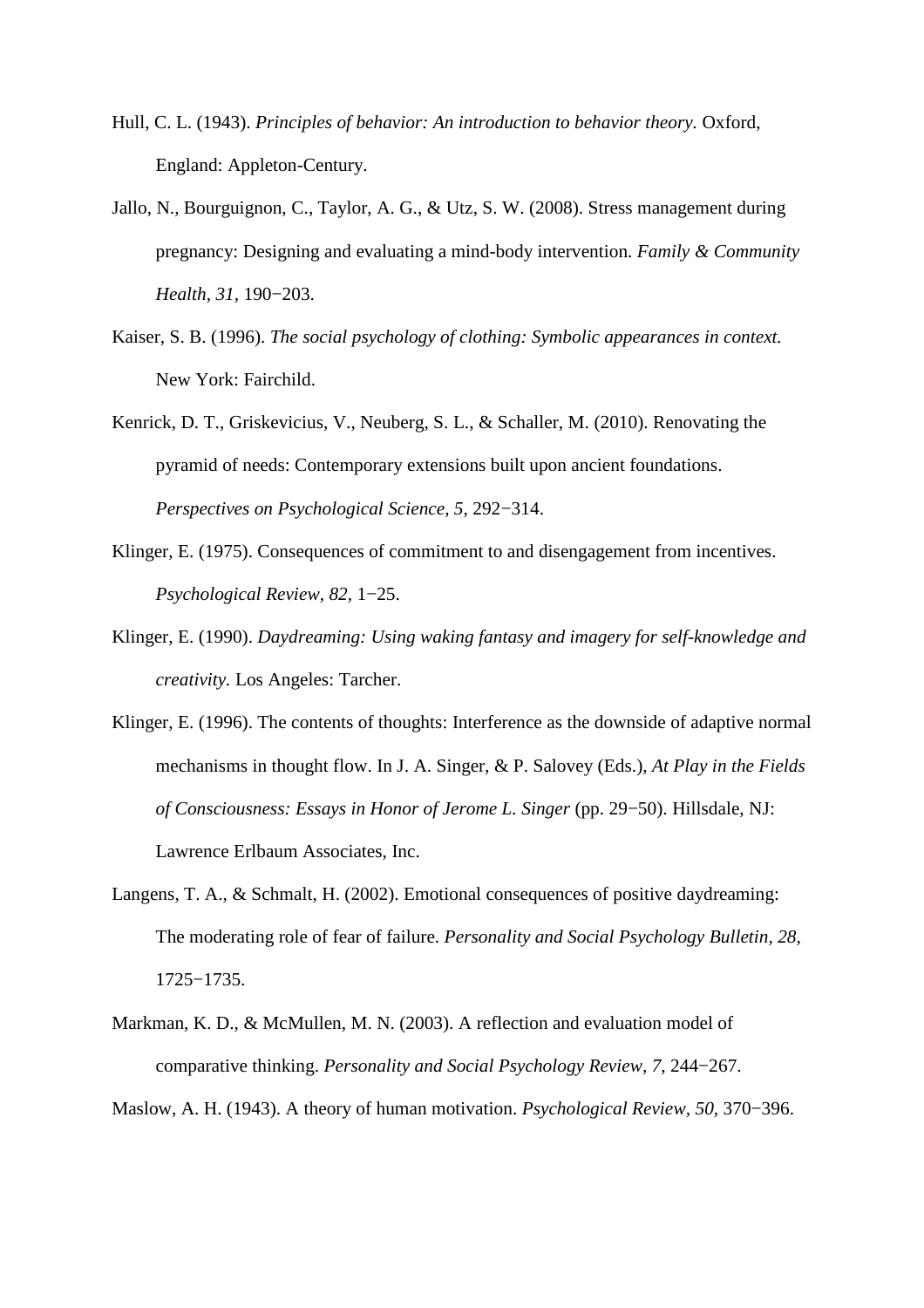- McClelland, D. C., Clark, R. A., Roby, T. B., & Atkinson, J. W. (1949). The projective expression of needs. IV. The effect of the need for achievement on thematic apperception*. Journal of Experimental Psychology, 39,* 242−255.
- Mellalieu, S. D., Hanton, S., & Thomas, O. (2009). The effects of a motivational general arousal imagery intervention upon preperformance symptoms in male rugby union players. *Psychology of Sport and Exercise, 10,* 175−185.
- Norem, J. K., & Cantor, N. (1986). Defensive pessimism: Harnessing anxiety as motivation. *Journal of Personality and Social Psychology, 51,* 1208−1217.
- Obrist, P. A. (1981). *Cardiovascular psychophysiology: A perspective.* New York: Plenum Press.
- Oettingen, G., & Mayer, D. (2002). The motivating function of thinking about the future: Expectations versus fantasies. *Journal of Personality and Social Psychology, 83,* 1198−1212.
- Oettingen, G., Mayer, D., Sevincer, A. T., Stephens, E. J., Pak, H., & Hagenah, M. (2009). Mental contrasting and expectancy-dependent goal commitment: The mediating role of energization. *Personality and Social Psychology Bulletin, 35,* 608−622.
- Oettingen, G., & Wadden, T. A. (1991). Expectation, fantasy, and weight loss: Is the impact of positive thinking always positive? *Cognitive Therapy and Research, 15,* 167−175.
- Petrova, P. K., & Cialdini, R. B. (2005). Fluency of consumption imagery and the backfire effects of imagery appeals. *Journal of Consumer Research, 32,* 442−452.
- Preacher, K. J., & Hayes, A. F. (2008). Asymptotic and resampling strategies for assessing and comparing indirect effects in multiple mediator models. *Behavior Research Methods, 40,* 879−891.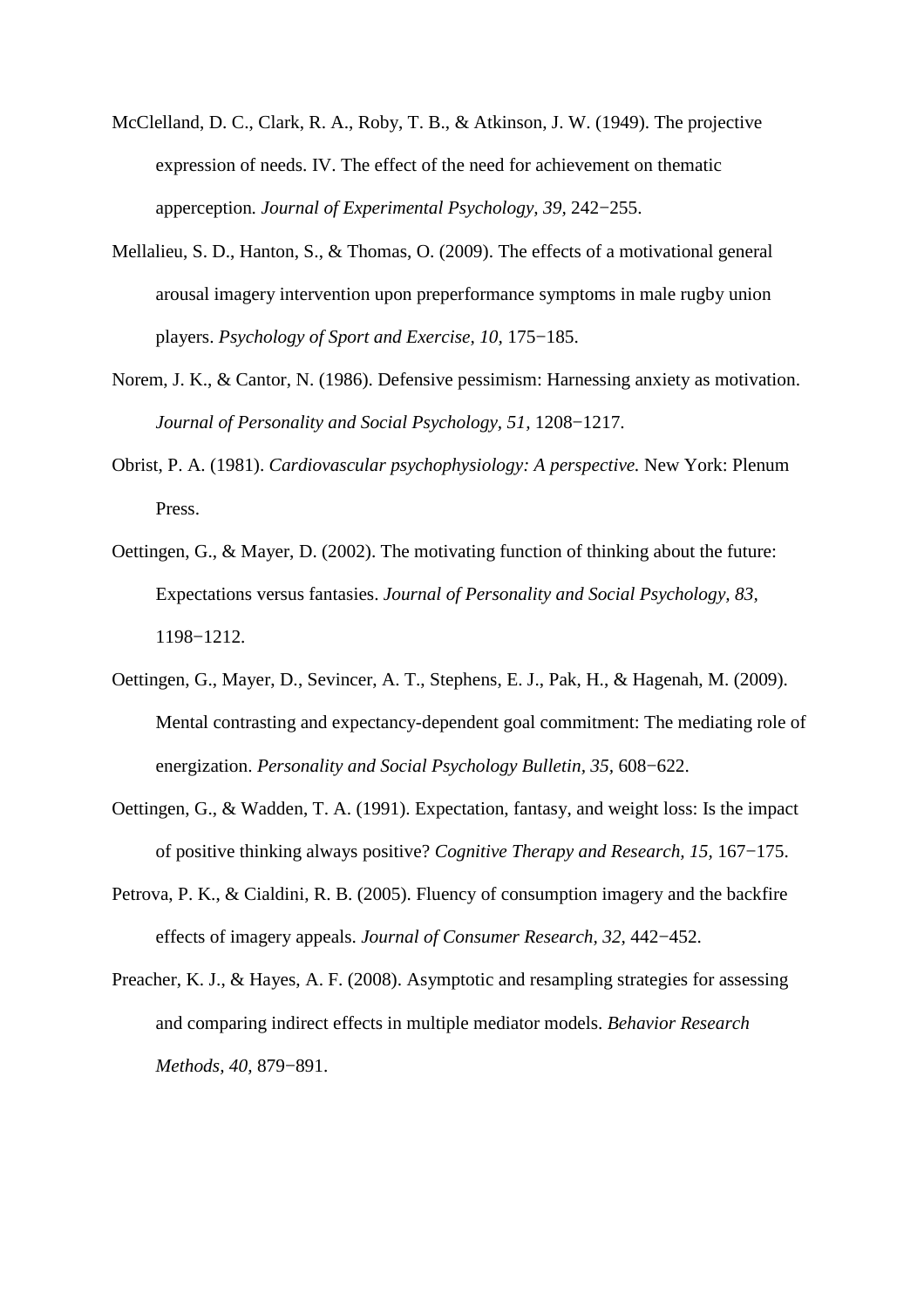- Shapiro, J. R., Pisetsky, E. M., Crenshaw, W., Spainhour, S., Hamer, R. M., Dymek-Valentine, M., et al. (2008). Exploratory study to decrease postprandial anxiety: Just relax! *International Journal of Eating Disorders, 41,* 728−733.
- Sheldon, K. M., & Lyubomirsky, S. (2006). How to increase and sustain positive emotion: The effects of expressing gratitude and visualizing best possible selves. [Special Issue: Positive Emotions]. *The Journal of Positive Psychology, 1,* 73−82.
- Sherman, S. J., Skov, R. B., Hervitz, E. F., & Stock, C. B. (1981). The effects of explaining hypothetical future events: From possibility to probability to actuality and beyond. *Journal of Experimental Social Psychology, 17,* 142−158.
- Showers, C. (1992). The motivational and emotional consequences of considering positive or negative possibilities for an upcoming event. *Journal of Personality and Social Psychology, 63,* 474−484.
- Singer, J. L. (1966). *Daydreaming.* New York: Random House.
- Spencer, S. M., & Norem, J. K. (1996). Reflection and distraction: Defensive pessimism, strategic optimism, and performance. *Personality and Social Psychology Bulletin, 22,* 354−365.
- Tiggemann, M., Polivy, J., & Hargreaves, D. (2009). The processing of thin ideals in fashion magazines: A source of social comparison or fantasy*? Journal of Social & Clinical Psychology, 28,* 73−93.
- Tranel, D. T., Fisher, A. E., & Fowles, D. C. (1982). Magnitude of incentive effects on heart rate. *Psychophysiology, 19,* 514−519.
- Wilde, J. (2008). Rational-emotive behavioral interventions for children with anxiety problems*. Journal of Cognitive and Behavioral Psychotherapies, 8,* 133−141.